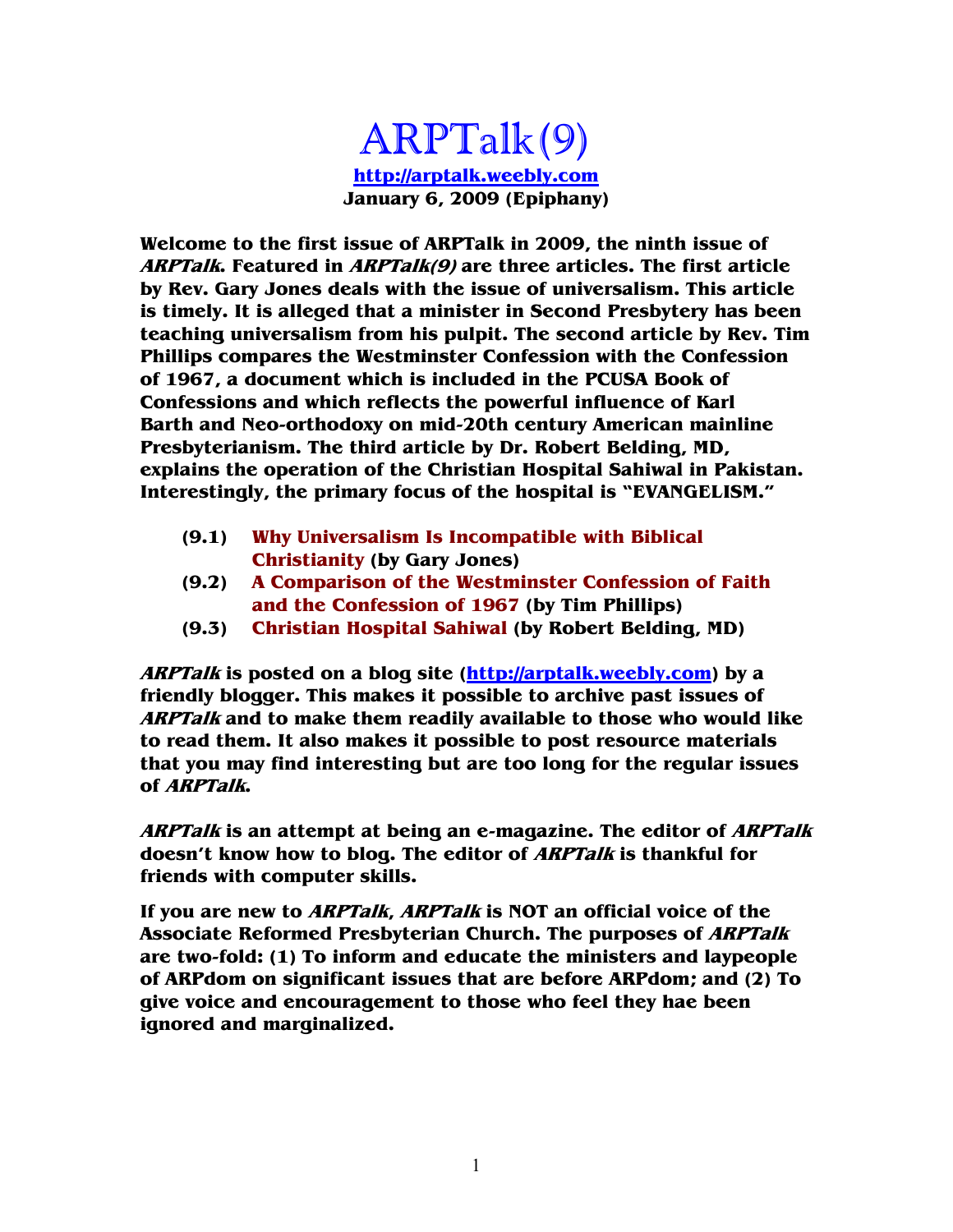**If you have thoughts, articles, reviews, criticisms, or news that are of interest to the ministers and laypersons of ARPdom, and if you submit them, they will most likely be published in ARPTalk.** 

**If you have missed past issues of ARPTalk and would like to see them, the above blog site should assist you in your search. If that doesn't work, e-mail me at wilson6114@bellsouth.net and copies will be sent to you.** 

**I hope you find ARPTalk(9) interesting and informative. I look forward to hearing from you.** 

**The opinions expressed in the articles of ARPTalk are the opinions of those who write them.** 

Charles W. Wilson **Charles ("Chuck") W. Wilson** 

**(continue to the first article)**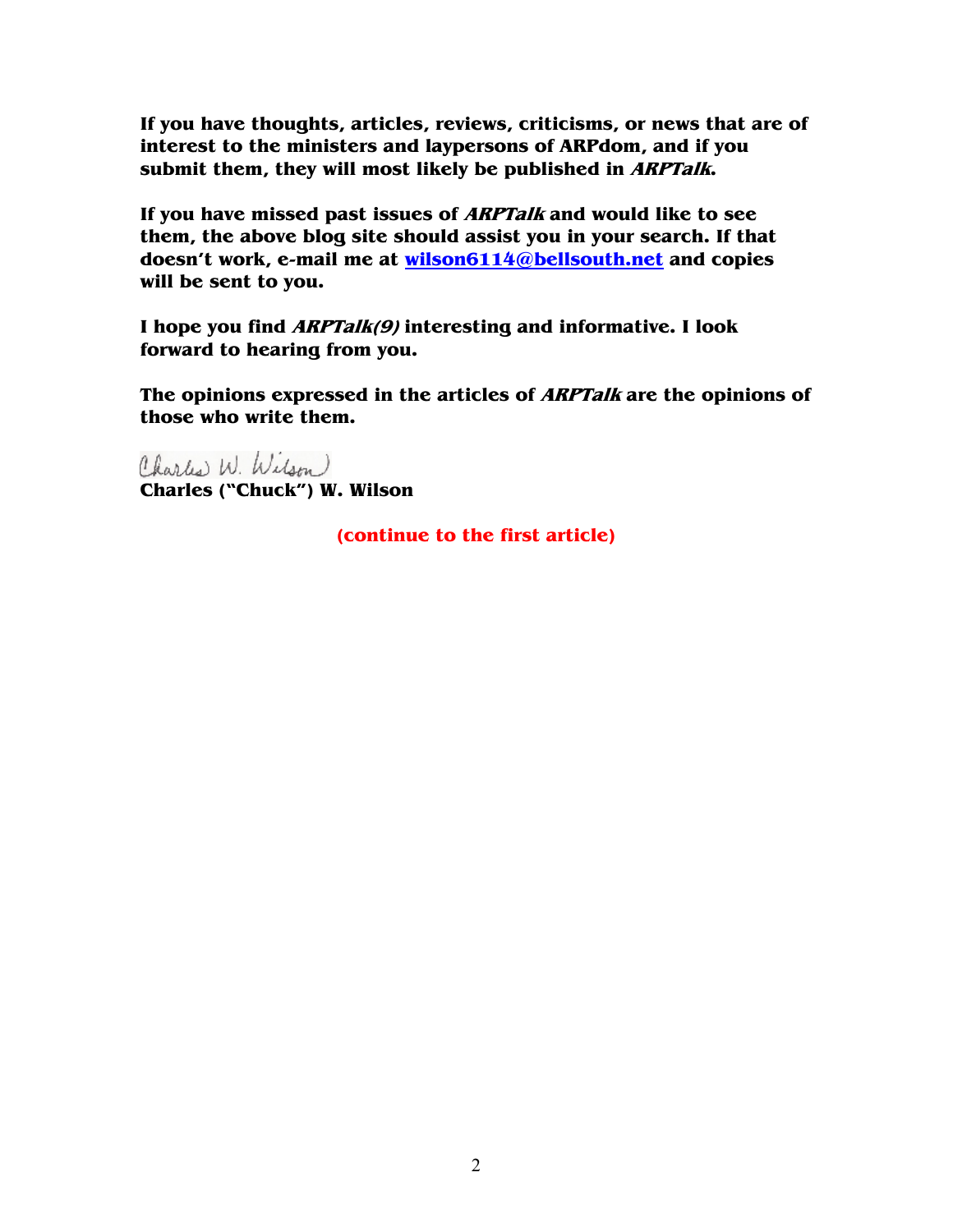

## Why Universalism Is Incompatible with Biblical Christianity

**By Gary L. Jones Pastor, Ebenezer Associate Reformed Presbyterian Church and Wrens Associate Reformed Presbyterian Church, Wrens, GA** 

**Numerous surveys reveal that a large percentage of Americans cling stubbornly to the belief that all "good" persons will be saved. Such survey results are unsurprising. Scripture declares: "See, this alone I found, that God made men upright, but they have sought out many schemes" (Eccles. 7:29). The human tendency is to embrace schemes or proposals which seem to validate whatever behavior they wish to indulge in, no matter how selfish and evil such behavior might be.** 

**Centuries before the virgin birth of Christ, the Lord lamented the mindset of a sin-sick society: "Were they ashamed when they committed abomination? No, they were not at all ashamed; they did not know how to blush" (Jer. 8:12a). Likewise, our present-day American culture believes that anything goes. It is expected that such a culture would also be pleased to affirm that anything goes theologically.** 

**What is disturbing, though, is the eagerness with which a substantial percentage of the American Church has welcomed this thinking. Various polls show a significant portion of professing Christians who believe that many (or most) persons will go to heaven, even if they spend a lifetime rejecting Jesus Christ as Savior and Lord. Can you imagine members of the Mothers Against Drunk Driving organization applauding others for driving while intoxicated? Yet, there are members of Christian churches who publicly align themselves against the Jesus of Biblical Christianity.** 

**Denying the exclusivity of Christ Jesus for salvation goes beyond the parameters of Biblical Christianity. Universalistic belief is incompatible with Biblical Christianity. Webster's Dictionary defines**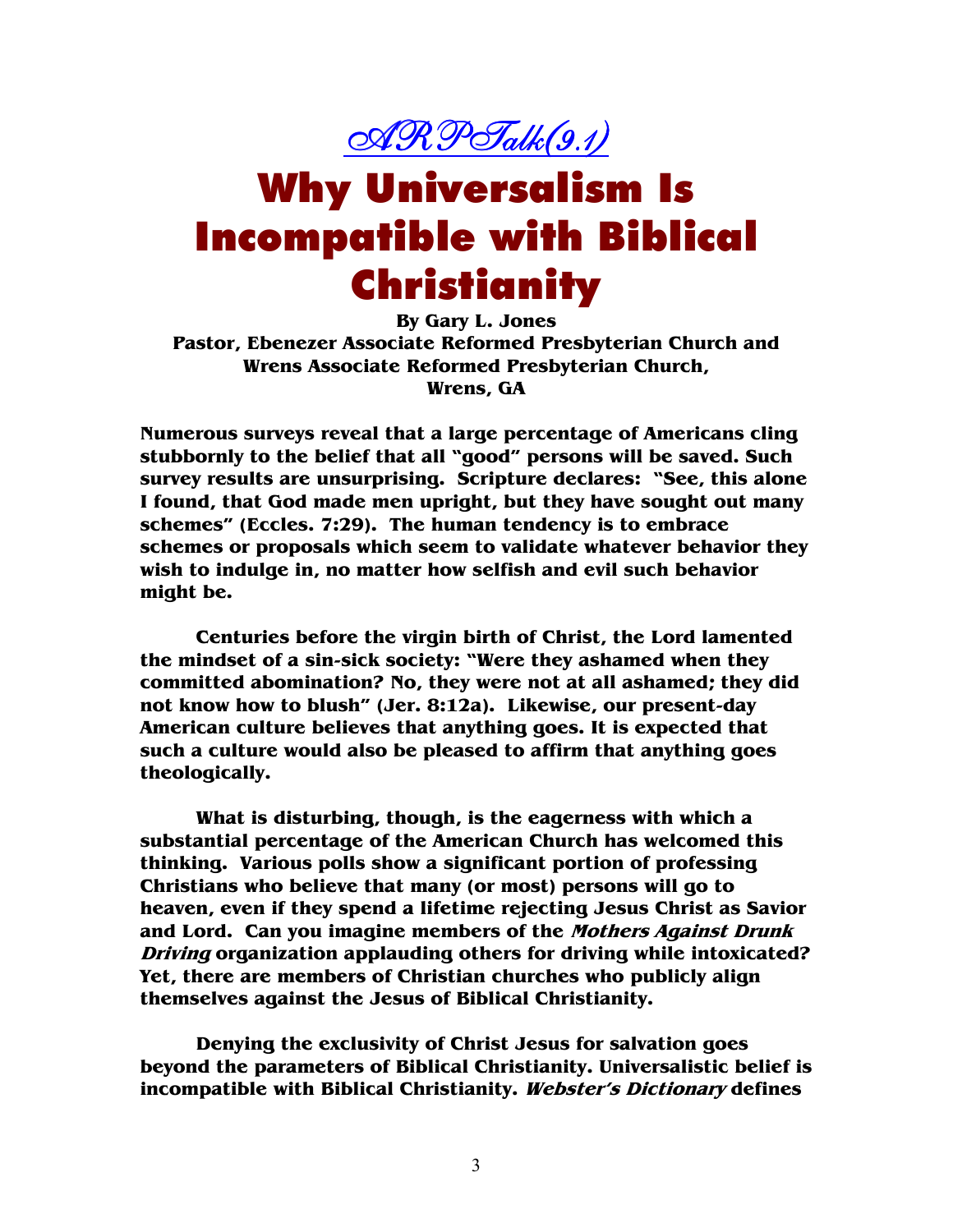**'incompatible' as "incapable of or unsuitable for association or use together." Biblical Christianity affirms the Perfection and Sinlessness and Sufficiency of Jesus Christ as He is presented in the Bible. If a Jesus is appealed to who is believed to be merely one of many avenues to God, such a Jesus is most emphatically NOT the Jesus of the Bible. As will be shown in the pages to come, the Jesus of the Bible is revealed as Savior and Lord. Apart from Him, human beings have no salvation and no hope of salvation.** 

**Biblical Christianity unswervingly contends that salvation, Divine forgiveness and everlasting blessedness are found exclusively in Jesus Christ. The theological opposite of this exclusivity is Universalism, the belief that every individual (or most individuals) will be saved, whether or not they have faith in Jesus Christ. A concise, but helpful summary of current Universalistic belief has been put forth by the Baker Encyclopedia of Christian Apologetics:** 

**One of the most influential twentieth-century theologians to embrace Universalism was Karl Barth (1886–1968). Philosopher John Hick is a contemporary proponent of the view. A small number of otherwise evangelical theologians, such as Clark Pinnock and John Stott, have embraced forms of Universalism and/or annihilationism. Most liberal theologians and cults hold to some form of Universalism or its cousin, annihilationism, the view that persons who cannot qualify for heaven simply go out of existence. The common principle throughout Universalist and annihilationist theologies is that there is no eternal punishment.<sup>1</sup>** 

**Universalism: Variations on the Theme** 

 **One can readily comprehend why Universalism is treasured by many. The common principle referred to above is: No human being will be subjected to an eternal punishment. In order to achieve the benefits of paradise or heaven, the only thing a person has to do is die.** 

<sup>1</sup> Geisler, Norman L.: *Baker Encyclopedia of Christian Apologetics*. Grand Rapids, Mich. Baker Books, 1999 (Baker Reference Library), p.746 [Electronic file; Libronix software]. Some may object to Geisler's depiction of Barth here. To be sure, Barth does not explicitly affirm that all without exception are saved. On the other hand, the structure of Barth's thought on Christ and salvation tends toward Universalism in his contention that God's saving love in Christ embraces all—non-Christians and Christians alike—and that what non-Christians lack is not salvation itself but the knowledge that they are saved. See Karl Barth, *Church Dogmatics*, IV/1: 92-93.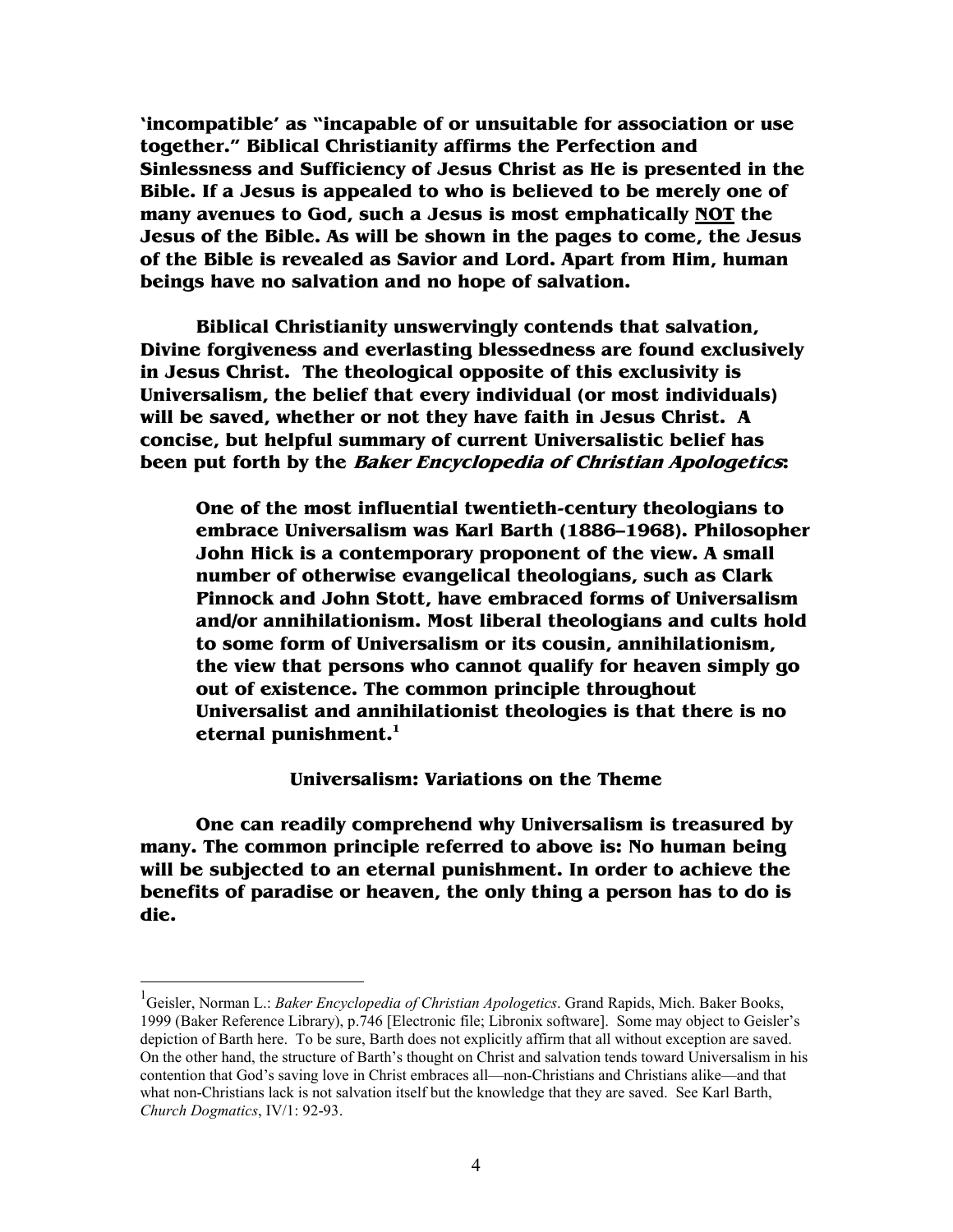**It has been said: "Dying is rather like approaching a customs post, nervously hoping that officials will not spot the contraband we are carrying, only to find that when we get there the post is deserted and we can march straight through."<sup>2</sup> There is no need for concern or anxiety about the afterlife because everybody is going to make it. Whatever transgressions have been committed will be instantly erased and forgiven by God(s). Those who have perpetrated the vilest crimes without remorse are going to be everlastingly blessed because God(s) love(s) every human being who has ever lived.** 

**Of course, not every pagan buys into this way of thinking. More than a few persons are troubled by the prospect of Adolph Hitler, Josef Stalin, Idi Amin and Saddam Hussein being included among the heavenly multitude. So a modified version of Universalism has been crafted: All good people will go to heaven after they die, but bad people will be blotted out of existence when they die. This modified Universalism seems 'more fair' than the belief that all people are rewarded with eternal life after death.** 

**The modified version of Universalism is in keeping with fullscale Universalism in that the exclusivity of Jesus Christ continues to be denied: One can still dodge a relationship with Jesus and yet receive everlasting life. Bill O'Reilly, host of "The O'Reilly Factor", champions this perspective:** 

**I respect all religions that espouse goodwill toward men. I am not a missionary and will not tap on your window urging you to embrace Jesus. I believe that all human beings are equal in God's sight and all sincere beliefs that do not cause injury are acceptable under heaven. Right away this philosophy puts me at odds with many who believe that if you don't believe what they do, you are bound for Hades.… If a human being lives a good life, holds sincere beliefs, but just happens to be a Hindu, an all-just and all-merciful God is going to set the guy on fire for eternity? I don't think so.<sup>3</sup>**

 **You can see the appeal of what I call "Selective" Universalism, an outlook which elevates "sincere, good" people above a Holy God. In other words, sociology trumps theology. The mindset is: "People I like should go to heaven because I think they're nice. I enjoy a** 

<sup>2</sup> Quoted unapprovingly by John Blanchard, in his pamphlet *Where Do We Go From Here*? Darlington, England, 2008, p.13

<sup>&</sup>lt;sup>3</sup> O'Reilly, Bill. "Who is Looking Out for You?" C.2003. Broadway Books, NY. p. 112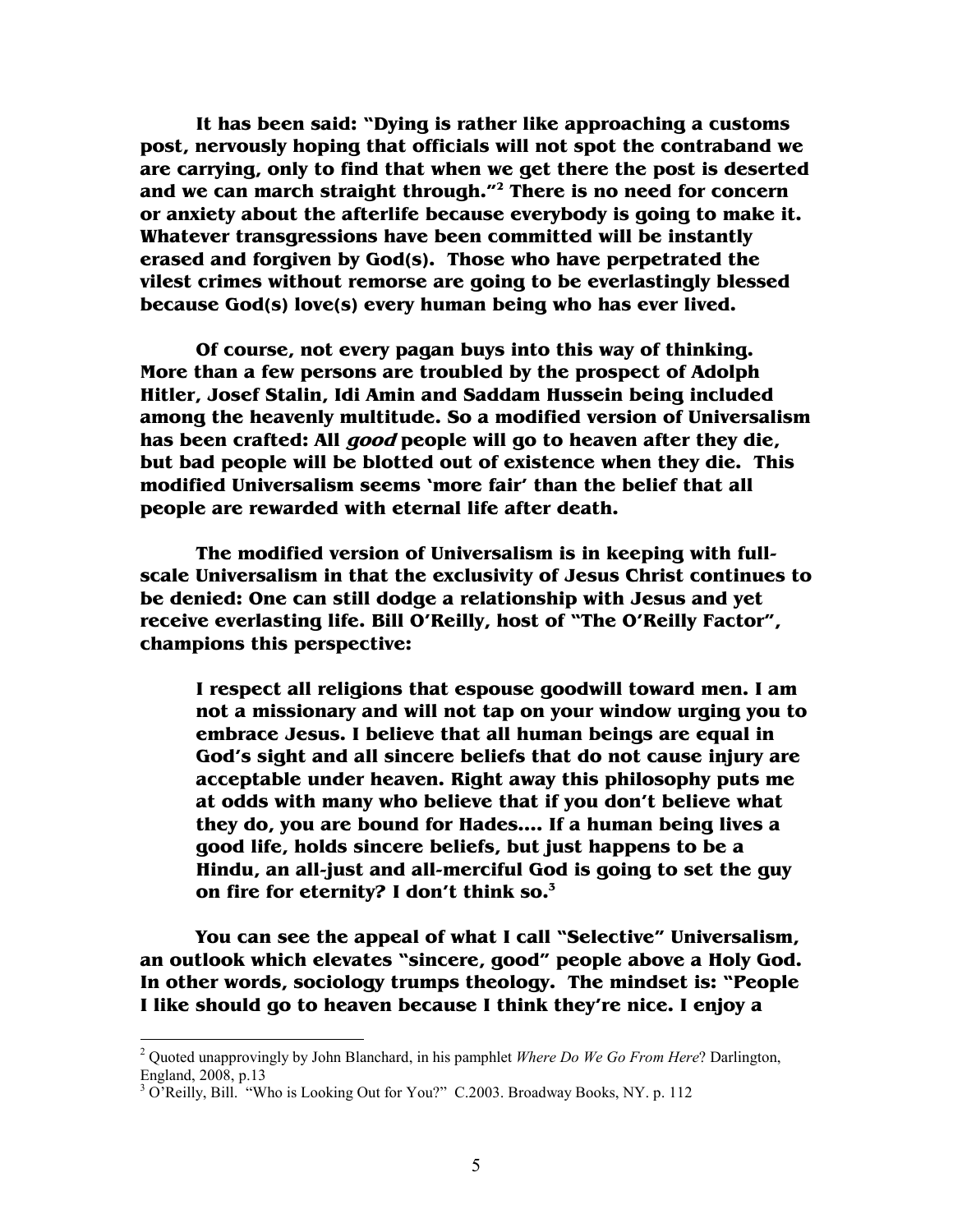**personal chemistry/affinity/rapport with them. Since I like them, God must also like them enough to save them, no matter what they believe."** 

 **Another outworking of selective Universalism is Inclusivistic Christianity, which speculates: Jesus Christ is indeed the only Savior, but faith in Christ Jesus is unnecessary for one's salvation. If people try hard to frame their lives according to the precepts of any religion, or if they believe in a Divine Being, Jesus can still be their Savior. Sincere people can belong to Jesus without knowing Him as Savior and Lord.** 

**Accompanying these variations of the universalistic theme is the stubborn, unyielding conviction that God has to adapt to human ways of thinking, The God of the Bible needs to make adjustments and concessions, The Holy, Omnipotent Divine Being MUST go against His infallible Word merely because sinful human beings want Him to.** 

#### **A Motivation Killer**

**For the sake of argument, let's assume that at least the selective brand of universalism is true. What are the practical implications for the Church of Jesus Christ?** 

**For one thing, we should bring back to America all missionaries on foreign soil, especially those in hazardous environments. Why should they bother trying to spread the Gospel if nice people can be saved without ever hearing it? Why should they undergo personal danger if people are saved anyway by virtue of ignorance? What's the point? We can save a great deal of money by bringing all missionaries back home and subsequently instructing them to do something more meaningful with their lives.** 

**While we're at it, let's discourage all attempts at Christian evangelism. For that matter, let's forego all opportunities for the corporate worship of God. After all, it doesn't really matter. Why worship the God of the Bible anyway? Why bother thanking God for His Son, since nice people can go to heaven without any appreciation of Christ whatsoever? We could spend our time better by doing something more productive. In short, Universalism is a motivation killer.**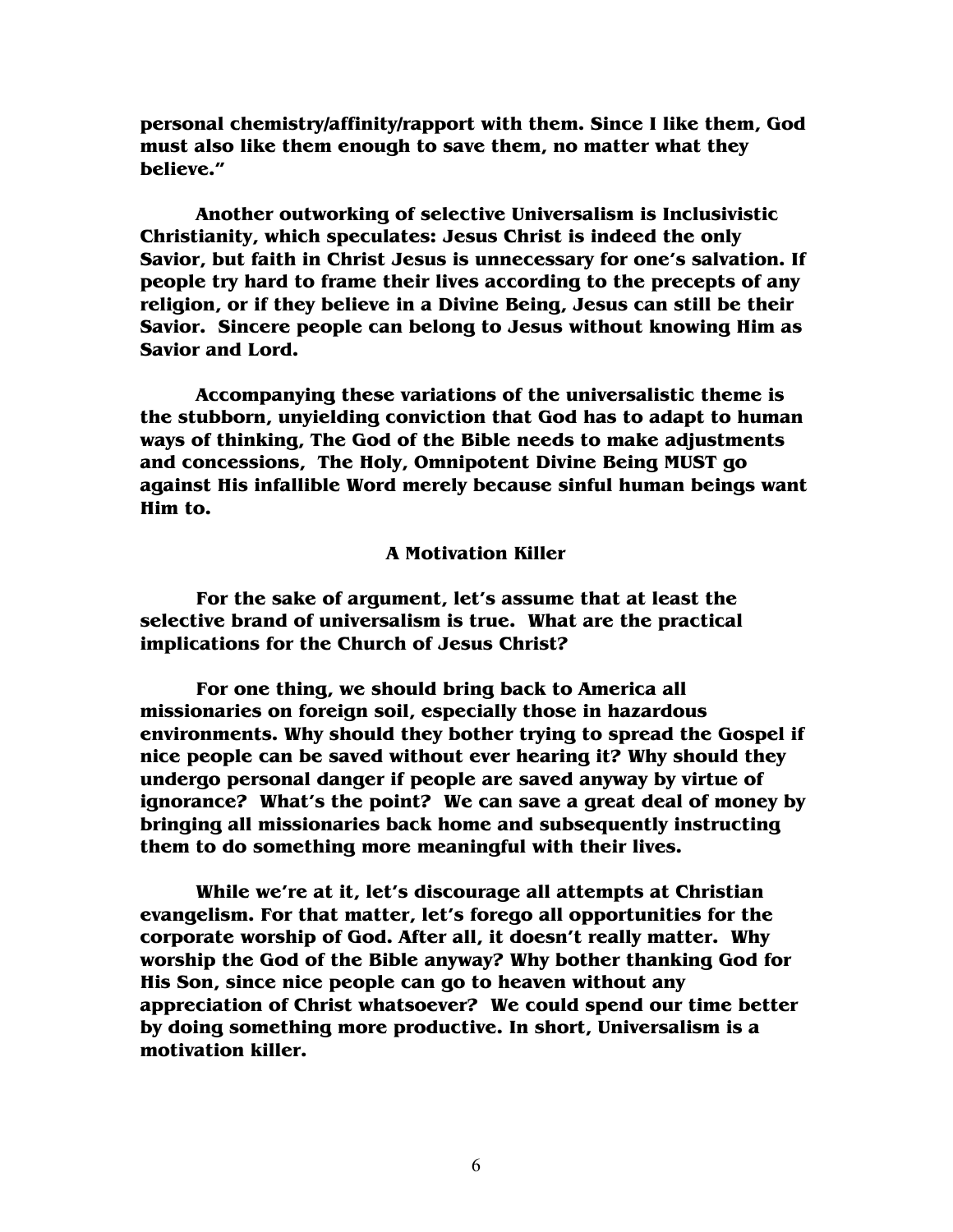**In startling contrast to the premises of Universalism, Scripture discloses life in Christ as being of eternal significance. Why? Because Jesus Christ Himself is of eternal significance. The written Word of God testifies powerfully to the living Word, Christ Jesus. It is to this written Word that we now turn.** 

#### **The Biblical Jesus**

 **Biblical Christianity informs us of a Biblical Jesus WHO is King of kings and Lord of lords (Rev. 19:16). This Jesus has given His people words of challenge and assurance known as the Great Commission:** 

**And Jesus came and said to them, "All authority in heaven and on earth has been given to me. Go therefore and make disciples of all nations, baptizing them in the name of the Father and of the Son and of the Holy Spirit, teaching them to observe all that I have commanded you. And behold, I am with you always, to the end of the age" (Matt. 28:18-20).** 

**Observe that Jesus instructed His followers: "Go and make disciples of all nations." These words clearly inform us that the message of Christ is to be proclaimed throughout the world. Note the Messiah's words of assurance: "All authority in heaven and on earth has been given to me." "All authority" has been given to Christ, not to Mohammad, Gautama Buddha, L. Ron Hubbard, or anybody else.** 

**In Matt. 11:27, Jesus declared: "No one knows the Father except the Son and anyone to whom the Son chooses to reveal him." Those who claim to know the Father, but who spurn the unique Lordship of Jesus Christ, do not truly and savingly know the Father. Additionally, John 1:11-13 indicates that only those people who are born of God and who receive Christ are given the right to become children of God. This truth strikes a decisive blow to Inclusivistic Christianity.** 

**In the Great Commission, the Biblical Jesus instructed His followers to observe all He commanded. This "observing" all Jesus has commanded translates to taking the words of Jesus seriously. It means you embrace the statements of Jesus in the Bible, even if some statements might seem unpalatable.**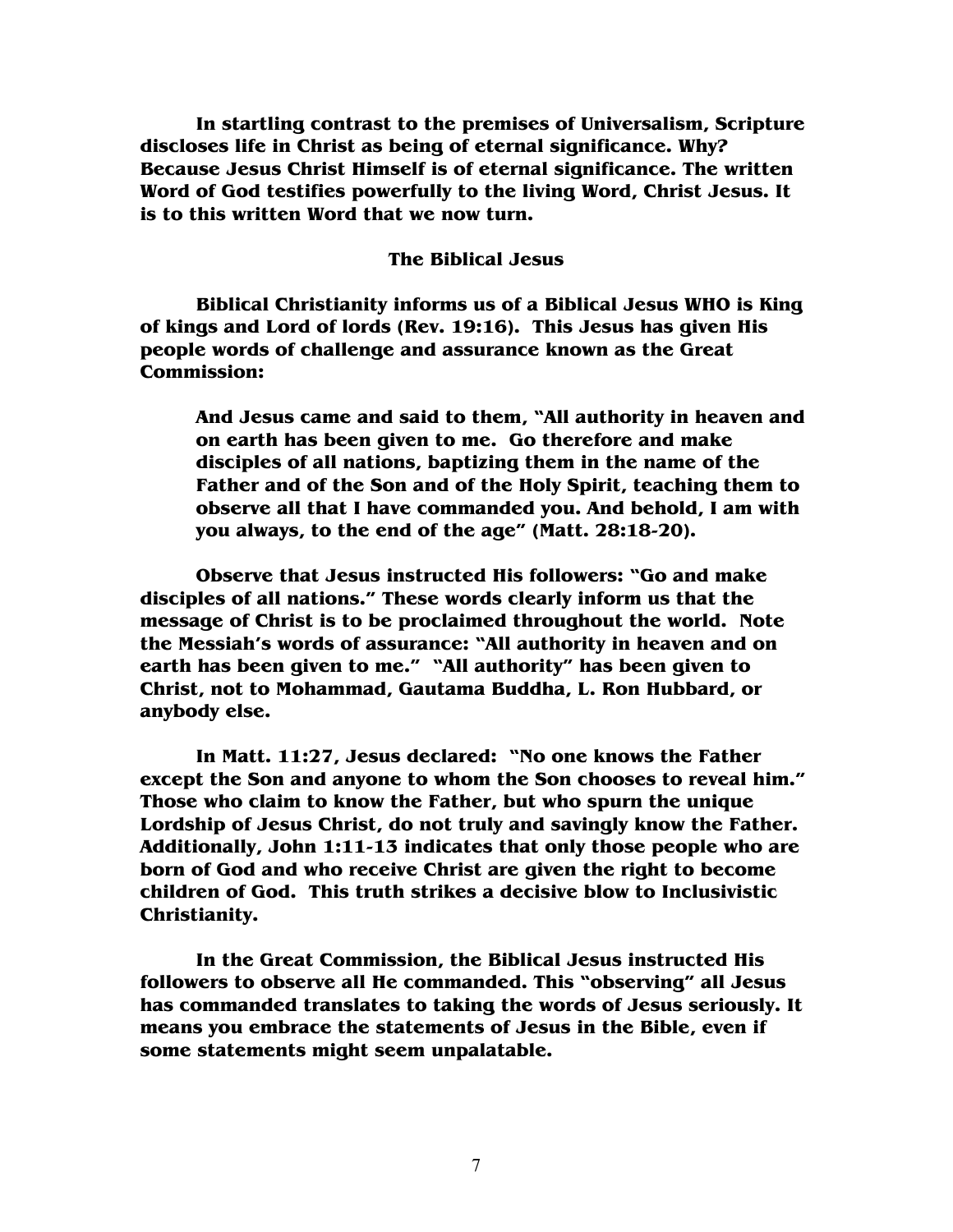**Jesus spoke and taught things that some present-day churchgoers find offensive. For example, He taught that there is an everlasting Hell and that human beings actually go there. One of Jesus' most vivid stories was of the rich man and a beggar named Lazarus (Luke 16:19-31). In that story, Hell/Hades is referred to as "a place of torment." The one sent to Hell acknowledged: "I am in anguish in this flame." If you take the words of Christ seriously, then there is no way you can logically conclude that bad people merely cease to exist when they die.** 

**The Biblical Jesus is no Universalist. At the conclusion of His Mount Olivet Discourse, Jesus spoke of persons who would most certainly go to a realm of eternal fire: "And these will go away into eternal punishment, but the righteous into eternal life" (Matt. 25:46). Jesus also made it abundantly clear: He Himself will separate the nations and enact judgment (Matt. 25:31ff.; see also Matt. 7:13-14; 2 Thess. 1:10). In other words, the Biblical Jesus will trump sociology. Universalists recoil at the prospect of Hell; nevertheless, Jesus taught this reality.** 

**But reality often does not conform to our wishes. If you go to the doctor's office and wait for over an hour to see the doctor, such is the reality. You can wring your hands; you can mutter obscenities; you can pace the floor in disgust; you can angrily and frequently complain to the receptionist that this waiting time is a personal inconvenience to you. All of that will not overturn the reality that you have waited over an hour to see the doctor.** 

**A common human reaction to the Biblical Jesus is to manufacture a more pleasant and palatable Jesus. Some who allege devotion to Jesus want little to do with the Jesus of the Bible. Some welcome a Jesus of their own making, a Jesus who surely didn't mean it when He said: "I am the way, and the truth, and the life. No one comes to the Father except through me" (John 14:6). Adherents of Inclusivistic Christianity yearn for a Jesus who saves many Muslims and pagans, in spite of their ongoing denial of Jesus as Lord. But, how exactly does such theological compromise exhibit a "contending for the faith that was once for all delivered to the saints" (Jude 3)?** 

**It is insufficient to believe in a Jesus "of some kind." A phony, unbiblical Jesus is incompatible with the core beliefs of historic, Biblical Christianity. The true Jesus has authority and is worthy to be believed in and obeyed. Since Jesus is the Truth, He is always and**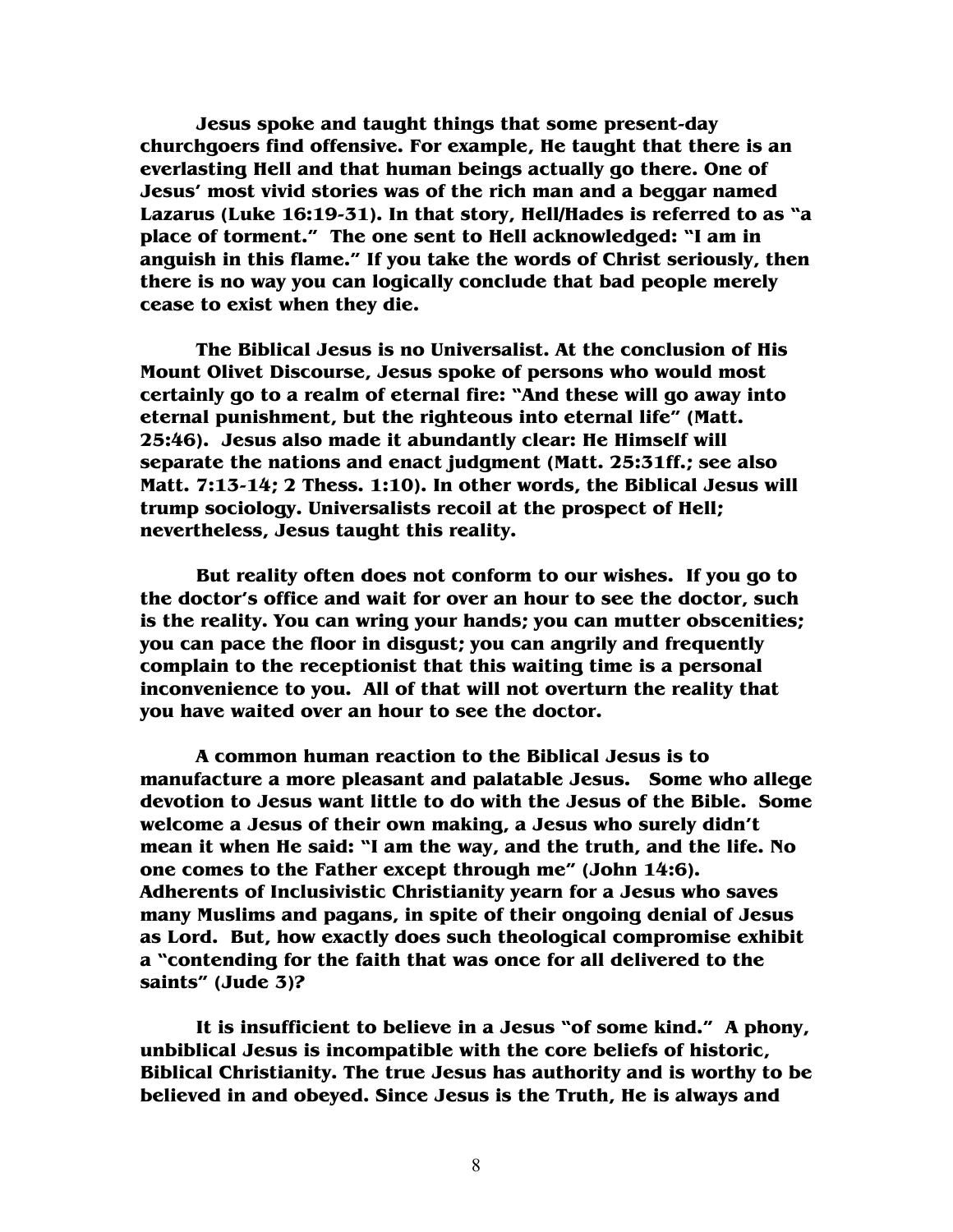**forever faithful and true (Rev. 1:5; 19:11). His words are true. It follows, then, that the Biblical Gospel of Jesus is true.** 

#### **The Biblical Gospel**

 **It is important that we grasp up front that there is but one Biblical Gospel rather than a motley collection of gospels. Granted, we read of the gospels of Matthew, Mark, Luke and John. Even so, these gospel writers emphasized the one true Gospel of the Lord Jesus Christ. The exclusivity of Jesus Christ (instead of the supposed gospel of Universalism) was foundational for the gospel writers and for the writers of the epistles as well (see Gal. 1:6-9).** 

 **Is this Gospel for "good, sincere" people? No! Actually, the Gospel is for sinners. Rom. 4:4 speaks of the One who "justifies the ungodly." God justifies those persons who are not always commendable in word and behavior. Romans 8 begins with these words: "There is therefore now no condemnation for those who are in Christ Jesus." There is NOW no condemnation for those who were previously under condemnation.** 

 **1 Peter 3:18 says: "For Christ also suffered once for sins, the righteous for the unrighteous, that he might bring us to God, being put to death in the flesh but made alive in the spirit." Don't miss the import of the phrase "the righteous [suffered] for the unrighteous." The Biblical Jesus suffered and was sacrificed on the Cross in place of sinners. In Matt. 20:28, Jesus declared: "the Son of Man came not to be served but to serve, and to give his life as a ransom for many." Jesus was sacrificed for "many," but not all sinners.** 

**Jesus also stated: "I have not come to call the righteous but sinners to repentance" (Luke 5:32; see also Matt. 4:17; 2 Cor. 7:10). We should remember that Jesus said this to an audience well acquainted with Eccles. 7:25: "Surely there is not a righteous man on earth who does good and never sins." The lesson is clear: Jesus called sinners to repentance and He died for sinners who, by the grace of God, repent and trust Him for their salvation.** 

 **Imagine a young man approaching a football coach. Imagine the young man informing the coach: "I like the game of football. But, there are a few things we need to get straight. I want my best friends on the team with me, even if they don't like football. I want to be a running back and I want to get the ball on every play. I also**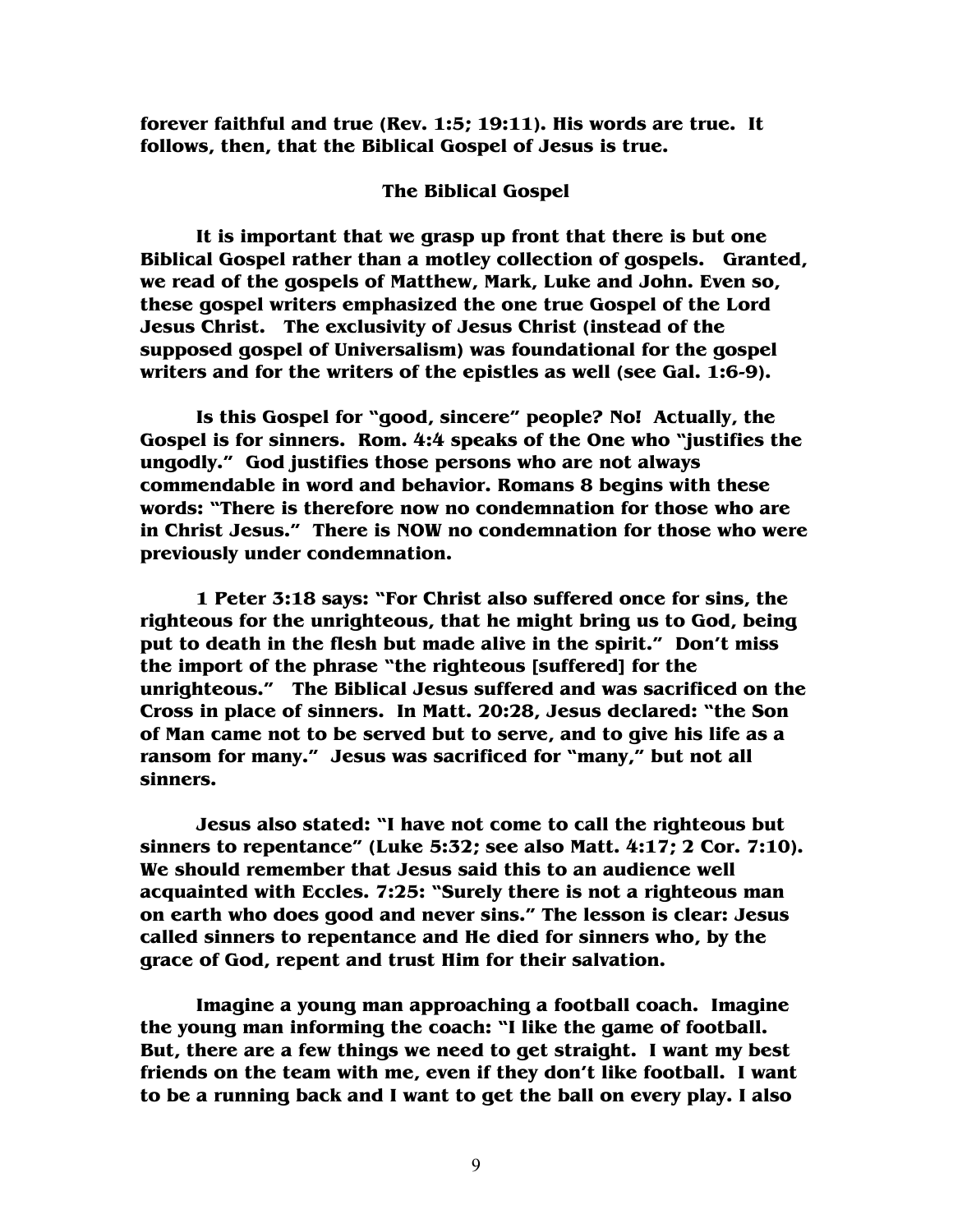**want the players on the opposing team to get out of my way so that I score a touchdown on every play. And, by the way, I don't want to come to scrimmages, either." What reasonable coach would be thrilled to have this young man on the team?** 

**Yet, there is the warped public expectation: God is obligated to "go along" with those persons who seem good to us, even if they reject Christ and steadfastly despise His Gospel. The mentality is: "It's all right to restructure Biblical Christianity and to add our own conditions so as to include good people in heaven apart from Christ." The problem is: There are no people good enough for God.** 

 **Isaiah 64:6 bluntly declares: "We have all become like one who is unclean, and all our righteous deeds are like a polluted garment. We all fade like a leaf, and our iniquities, like the wind, take us away." Rom. 3:10-18 asserts: No human being is good enough to be saved. Thus, the Biblical Gospel is not about "good people" pulling themselves up by their own bootstraps into the glories of heaven. The Gospel is about the perfection and greatness and compassion of the Biblical Jesus Who died for His people.** 

#### **Sin and the Savior**

**Universalism in its varied forms is in agreement on one key issue: Sin is really not that bad. Therefore, even if human beings are sinners, most human beings are pretty good sinners because sin itself is no big deal. We humans deserve compassion from God because we're such nice sinners.** 

**A more Biblical attitude is evident in Jude's doxology: "Now to him who is able to keep you from stumbling and to present you blameless before the presence of his glory with great joy, to the only God, our Savior, through Jesus Christ our Lord, be glory, majesty, dominion, and authority, before all time and now and forever. Amen" (Jude 24-25). The Divine Being is able to present His own people blameless before the presence of His glory. To dismiss Jesus Christ as being no more special than Mohammad or Buddha is to sneer at the Heavenly Father's gift of His Son, the Savior.** 

**Jesus, with reference to Himself, told an audience: "This is the work of God, that you believe in him whom he has sent" (John 6:29). No other religious leader has achieved what the heaven-sent Savior has achieved. Acts 4:12 is very clear about this: "There is salvation in**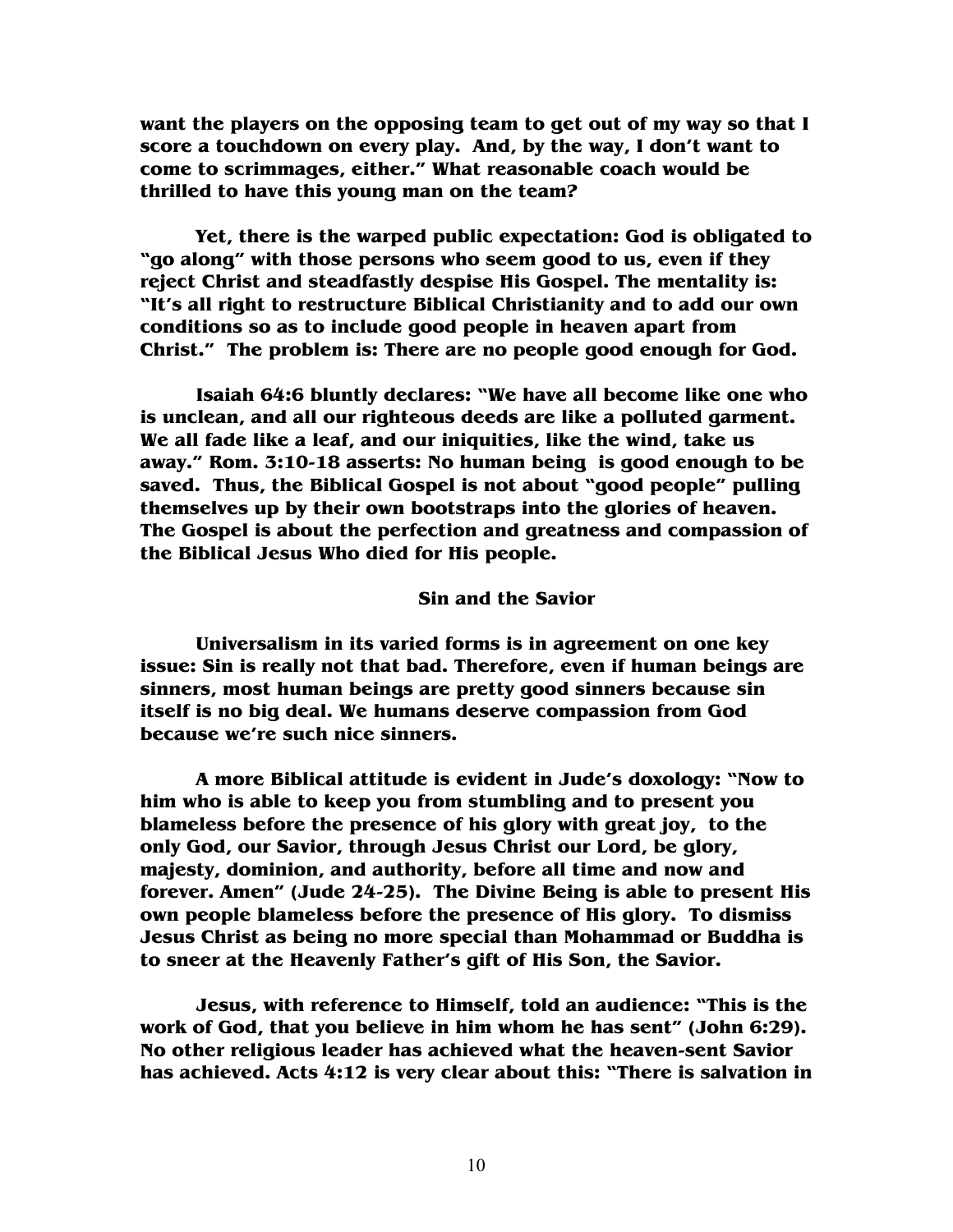**no one else, for there is no other name under heaven given among men by which we must be saved." He alone is Savior.**

 **The all-too-human tendency is to ascribe reverence to almost anyone else besides Jesus Christ. We are told by news media pundits about persons who are so remarkable that they are "super." It is presently inadequate to describe a model as being "successful"; the highly successful model is now termed a "supermodel." During recent political conventions, certain influential leaders were revered as "superdelegates." Yet, in the eyes of the world, the Lord Jesus Christ is less than super, i.e., there is no way Jesus could possibly be a 'super-Savior.' Such is the mindset of Universalistic thinking, and it is a most abominable sin, fully incompatible with Biblical Christianity.** 

**The popular opinion, "Jesus is just one way to God," shortchanges the Biblical Jesus. This opinion devalues the clear teaching of God's Word. It belittles the magnitude of the Savior's sacrifice. It trivializes His wonderful Resurrection and Ascension into heaven. It scorns His continual intercession for His people (Heb. 7:25). It deeply insults His honor and His Person. It seeks to rob Him of His rightful glory.** 

**A more Biblical viewpoint was promoted by J. Gresham Machen, who bore powerful testimony to the Savior. In 1923, Machen published a work contrasting the historic, Biblical Jesus with the socalled "modern" Jesus devoid of all supernatural qualities and Divine power. We conclude with his words:** 

**The Jesus who is supposed to be left after the elimination of the supernatural element is at best a very shadowy figure; for the elimination of the supernatural logically involves the elimination of much that remains, and the historian constantly approaches the absurd view which effaces Jesus altogether from the pages of history. But even after such dangers have been avoided, even after the historian, by setting arbitrary limits to his process of elimination, has succeeded in reconstructing a purely human Jesus, the Jesus thus constructed is found to be entirely unreal. He has a moral contradiction at the very center of His being—a contradiction due to His Messianic consciousness. He was pure and humble and strong and sane, yet He supposed, without basis in fact, that He was to be the final Judge of all the earth! The liberal Jesus, despite all the efforts of modern psychological**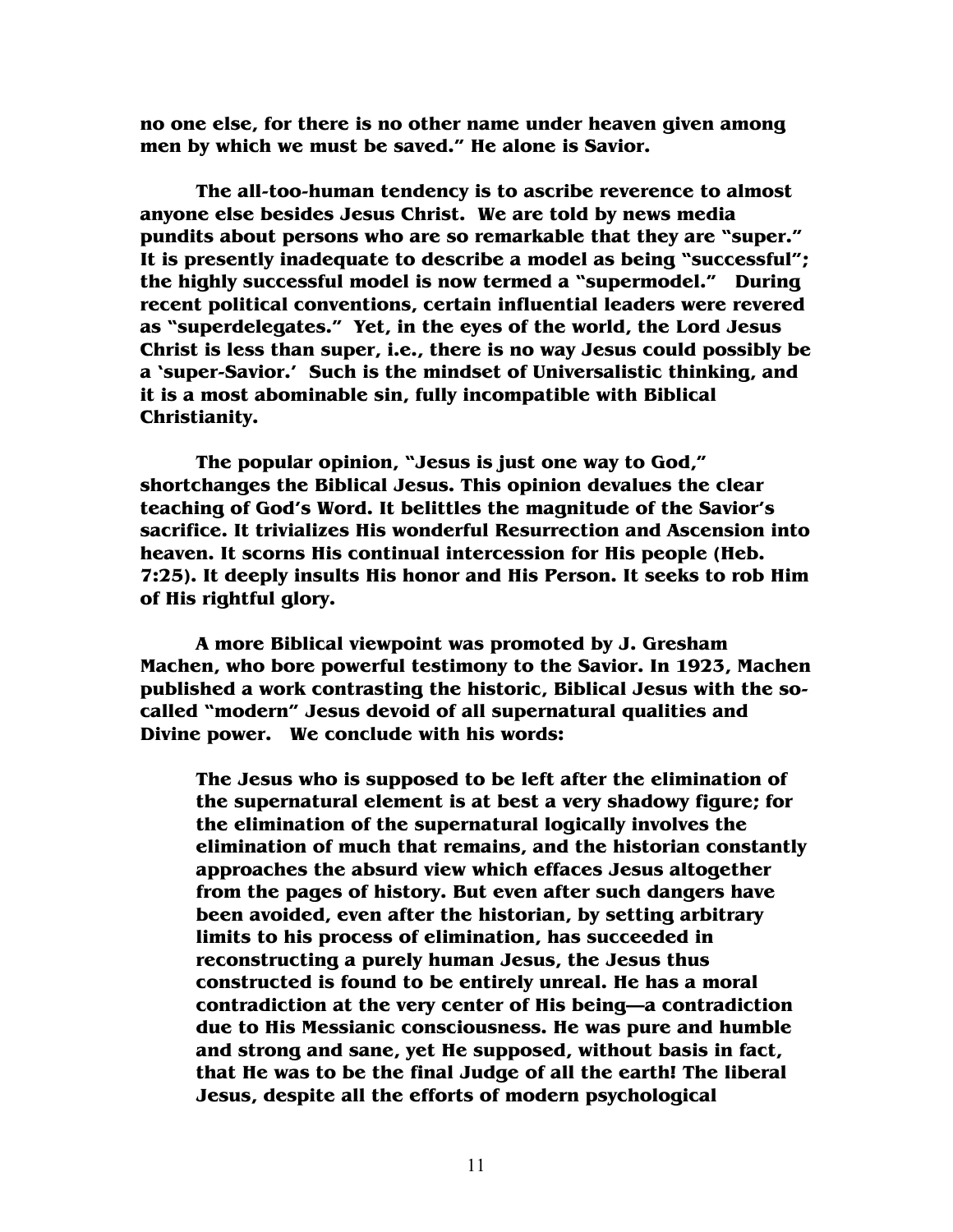**reconstruction to galvanize Him into life, remains a manufactured figure of the stage.** 

**Very different is the Jesus of the New Testament and of the great Scriptural creeds. That Jesus is indeed mysterious. Who can fathom the mystery of His Person? But the mystery is a mystery in which a man can rest. The Jesus of the New Testament has at least one advantage over the Jesus of modern reconstruction--He is real. He is not a manufactured figure suitable as a point of support for ethical maxims, but a genuine Person whom a man can love. Men have loved Him through all the Christian centuries. And the strange thing is that despite all the efforts to remove Him from the pages of history, there are those who love Him still.<sup>4</sup>**

**(continue to the next article)** 

<sup>&</sup>lt;sup>4</sup> Machen, J.Gresham *Christianity and Liberalism*. P.63-64. [Electronic file]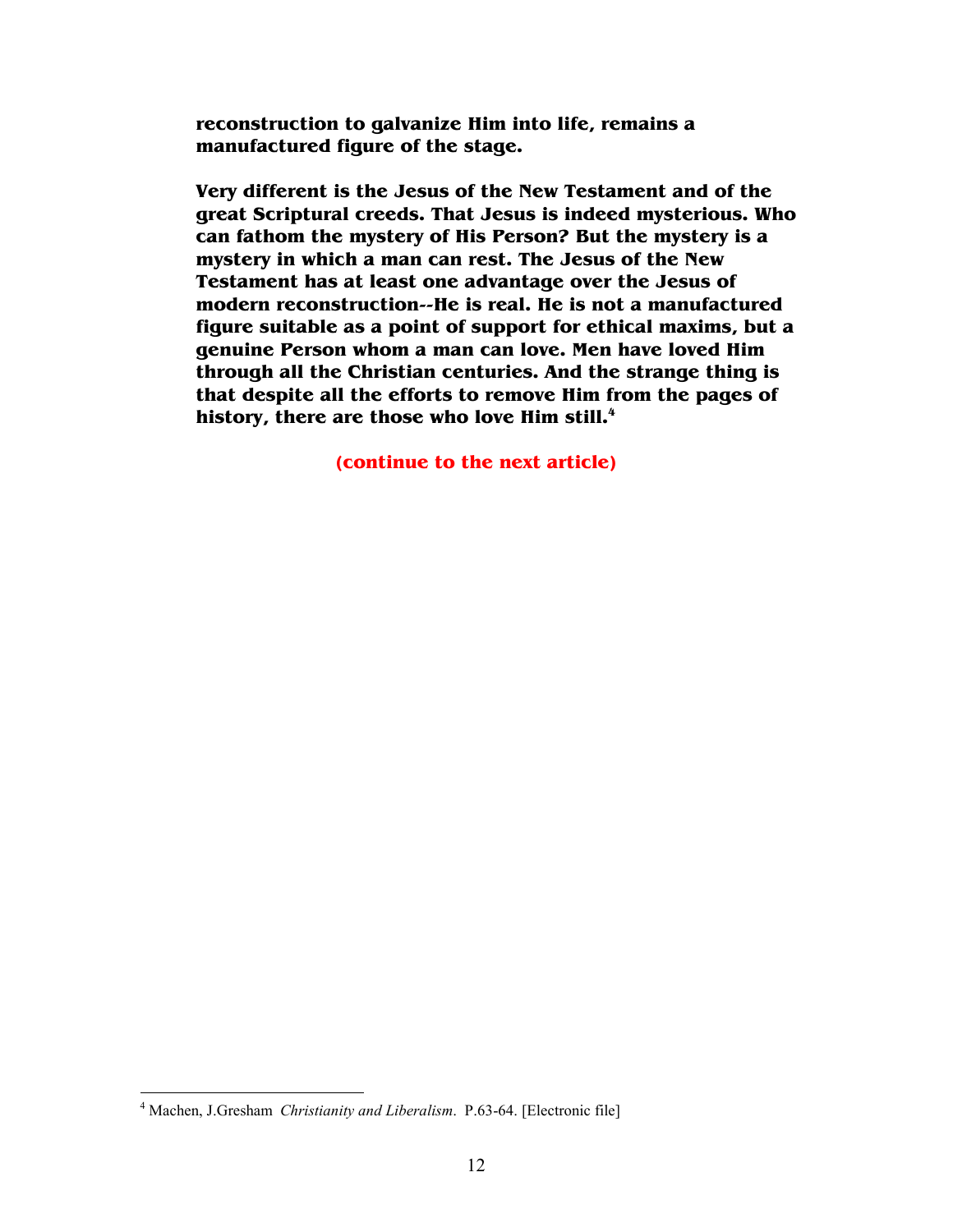## <u>ARP Talk (9.2)</u>

# A Comparison of the Westminster Confession of Faith and the Confession of 1967

**By Tim Phillips Pastor, Midlane Park Associate Reformed Presbyterian Church, Louisville, Kentucky** 

**The adoption of the Confession of 1967 by the United Presbyterian Church in the United States of America (UPCUSA) was seemingly a watershed moment in American Presbyterianism. The secular media lauded the confession, which was nine years in the making, as "something of a milestone,"<sup>5</sup> and one religious journal declared that the confession "marked the first major change in an official Reformed statement of faith since adoption of the Westminster Confession in 1647."<sup>6</sup> Many consider the Confession of 1967 deserving of such accolades. After all, it sought to supplant a document that had shaped American Presbyterianism for 320 years. However, was all of this necessary? Could the Confession of 1967 truly replace the Westminster Confession of Faith, which has been called "the most perfect statement of Systematic Theology ever framed by the Christian Church?"<sup>7</sup> The Confession of 1967 was the result of the theology of the twentieth century, much as the Westminster Confession had grown from the Reformed theology of the sixteenth and early seventeenth centuries. While they are both products of the theology of their respective times, the Westminster Confession of Faith and the Confession of 1967 have substantial differences. One of the major areas of difference is found in the way the two documents view the inspiration of Scripture.** 

 **Before beginning a comparison of the two confessions, it should be noted that the passage of the Confession of 1967 (C67) was not the first attempt by twentieth-century American** 

<sup>&</sup>lt;sup>5</sup> "Radical Confession," *Newsweek*, 5 June 1967, 63.

<sup>6</sup> Raymond E. Balcomb, "The Confession of 1967," *The Christian Century* 84, no. 24 (June 14, 1967): 788.

<sup>&</sup>lt;sup>7</sup> William Maxwell Hetherington, *History of the Westminster Assembly of Divines* (3<sup>rd</sup> ed., 1856; reprint, Edmonton: Still Waters Revival Books, 1993), 345.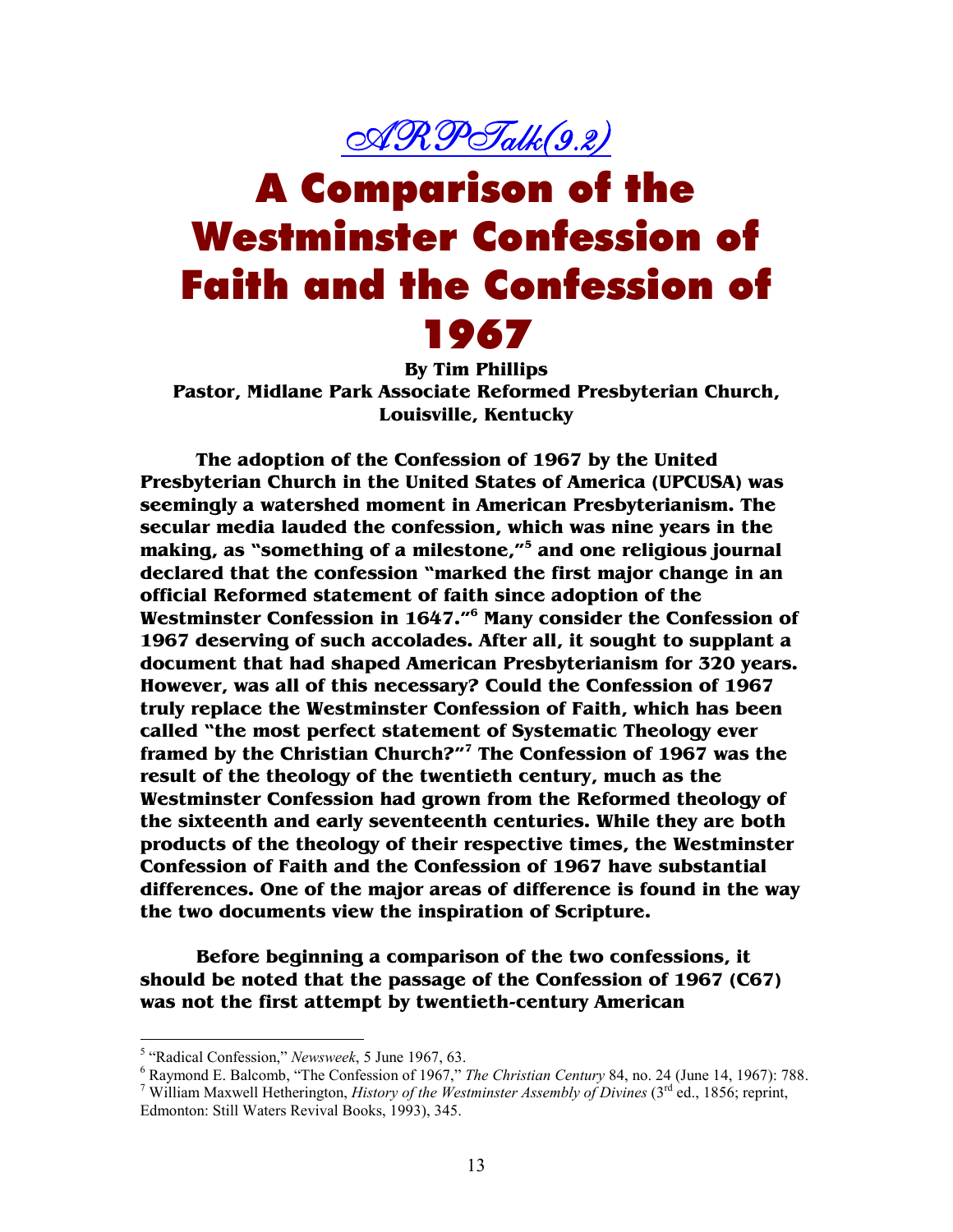**Presbyterians to alter the Westminster Confession of Faith (WCF). The Northern branch of the Presbyterian Church added two chapters to the WCF in 1903, and the Southern church did likewise in 1942.<sup>8</sup> The two chapters were entitled "Of the Holy Spirit" and "Of the Gospel of the Love of God and Missions," since it was felt the WCF lacked "a sufficiently full doctrine of the Holy Spirit" and hampered men by "rigid predestination limits."<sup>9</sup> This attitude was highlighted by the fact that the Northern church also added in 1903 two declaratory statements, the first of which dealt directly with misgivings on the subject of predestination: "Contrary to the implication that Christ had died only for some, and that others were foreordained to damnation, the Declaratory Statement made clear that Christ's sacrifice for sin was sufficient for all and offered to all."<sup>10</sup> The second declaration, which objected to the WCF's statement that elect infants dying in infancy are saved, added that all infants dying in infancy are saved.<sup>11</sup> In addition to these changes, in the 1950's both the Northern and Southern Presbyterian Churches amended the WCF's prohibition on divorce and remarriage (except in cases of adultery or desertion), preferring to allow greater flexibility in this area.<sup>12</sup> As with the other additions and modifications, the reasons for change were not because the Westminster Divines were ignorant of any particular doctrine, but rather because "great resources in Scripture and in experience [were not] brought to play."<sup>13</sup> Exactly what these great resources were is uncertain, because no one can accurately accuse the Divines of not being dependant on Scripture when writing the WCF. However, the mention of experience sharing a sort of equal footing with Scripture is troubling, and it hints at the problems that resulted in the decision to write a new confession. This attempt to downplay the sufficiency of Scripture would be a major factor in leading the Northern church to write the C67.** 

 **Another consideration in understanding the factors that led to the composition of the C67 is the rise of the theological development of the 20th century known as Neo-orthodoxy. Based on the teachings of Swiss theologian Karl Barth, this system "stems** 

<sup>8</sup> Office of the General Assembly, Presbyterian Church (U.S.A.), *Book of Confessions: Study Edition* (Louisville, KY: Geneva Press, 1996), 170. It should be noted that the Associate Reformed Presbyterian Church has also added these two chapters to its Confession of Faith.

<sup>9</sup> Edward A. Dowey, Jr., *A Commentary on the Confession of 1967 and an Introduction to "The Book of Confessions"* (Philadelphia: Westminster Press, 1968), 234.

<sup>&</sup>lt;sup>10</sup> Office of the General Assembly, 170.

 $11$  Ibid.

 $12$  Ibid.

<sup>13</sup> Dowey, 230.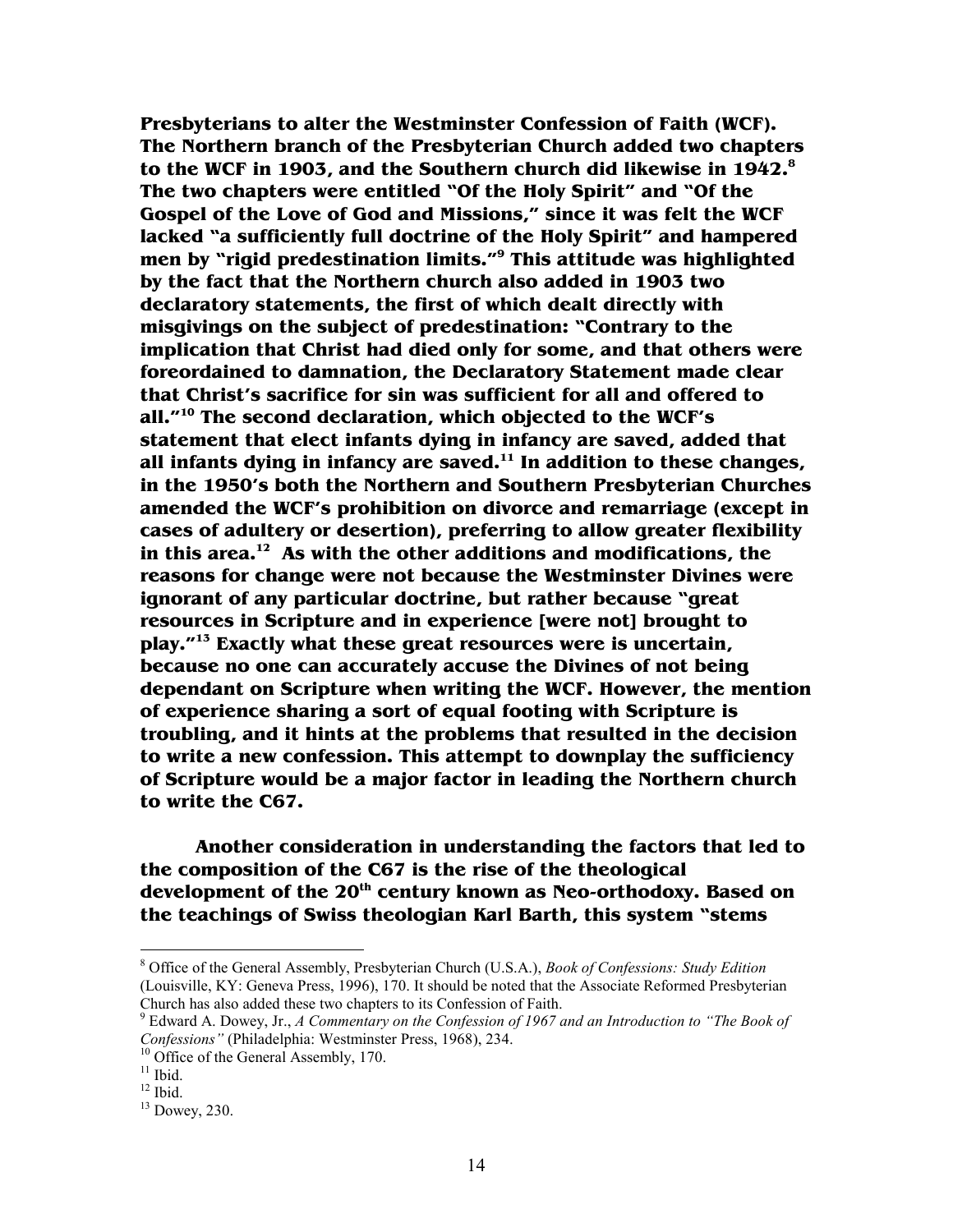**more than anything else from the profound sense of the otherness of God," who "is immeasurably beyond human beings and has nothing in common with them."<sup>14</sup> One of the consequences of this view of God's transcendence is found in Barth's view of revelation. For Barth, "revelation comes exclusively through Christ, the Word of God. It is mediated through the Bible and the teaching of the church."<sup>15</sup> Thus, it is surmised that "human language cannot be used to speak truly about God; God is simply too great for human language."<sup>16</sup> Such concepts rarely exist in isolation. Barth's conclusions were further developed by theologians like Rudolf Bultmann, such that they "carried neoorthodoxy's [sic] epistemological implications to their logical conclusions by denying, through its program of 'demythologizing' the Jesus of the New Testament, the very possibility of discovering any historical facts about him."<sup>17</sup> As a result Neo-orthodoxy tends to hold to an understanding of biblical revelation that is very different from the traditional Reformed view of Scripture that preceded it:** 

**The neoorthodox [sic] theologians … subscribe to the … Bible as the "Word of God." This does not mean that they take the Bible literally; they agree with the liberals in accepting the principles of literary and historical criticism of the Bible. Myths like the creation stories are considered symbolic ways of stating truths that cannot be presented in their fullness with rational consistency. These theologians speak of the "Words behind the Words" and insist that God is found in special events and in His relationship with men. The Bible merely reports these happenings, and the accounts are subject to the errors of human reporting and transmission.<sup>18</sup>**

<sup>14</sup> Jonathan Hill*, The History of Christian Thought* (Downers Grove, IL: InterVarsity Press, 2003), 268. <sup>15</sup> Ibid., 269; cf. Diogenes Allen, *Philosophy for Understanding Theology* (Atlanta: John Knox Press,

<sup>1985), 246-7.</sup> Hill adds that according to Barth, the Bible and the teaching of the church may also be called the Word of God, but only "in a secondary sense."

<sup>16</sup> Ronald H. Nash, *The Word of God and the Mind of Man* (Phillipsburg, NJ: Presbyterian and Reformed, 1982), 118.

<sup>&</sup>lt;sup>17</sup> Robert L. Reymond, *A New Systematic Theology of the Christian Faith* (Nashville: Thomas Nelson, 1998), 16. This denial of the historical nature of Scripture would eventually extend, of course, beyond the pages of the NT.

<sup>&</sup>lt;sup>18</sup> Harold H. Titus, *Living Issues in Philosophy*, 4<sup>th</sup> ed. (New York: American Book Company, 1964), 423. In demonstrating this tendency among Neo-orthodox theologians, it should be noted that at least one contemporary of Barth claims the Swiss theologian never "denied the validity of the established results of historical-critical research. …He dared to take thoroughly in earnest the voices of the biblical witnesses, and indeed to the very last letter." See James D. Smart, trans., *Revolutionary Theology in the Making: Barth-Thurneysen Correspondence 1914-1925* (Richmond, VA: John Knox Press, 1964), 21. Hill points out that Barth actually seemed largely uninterested with questions about history. See Hill, 275, 282.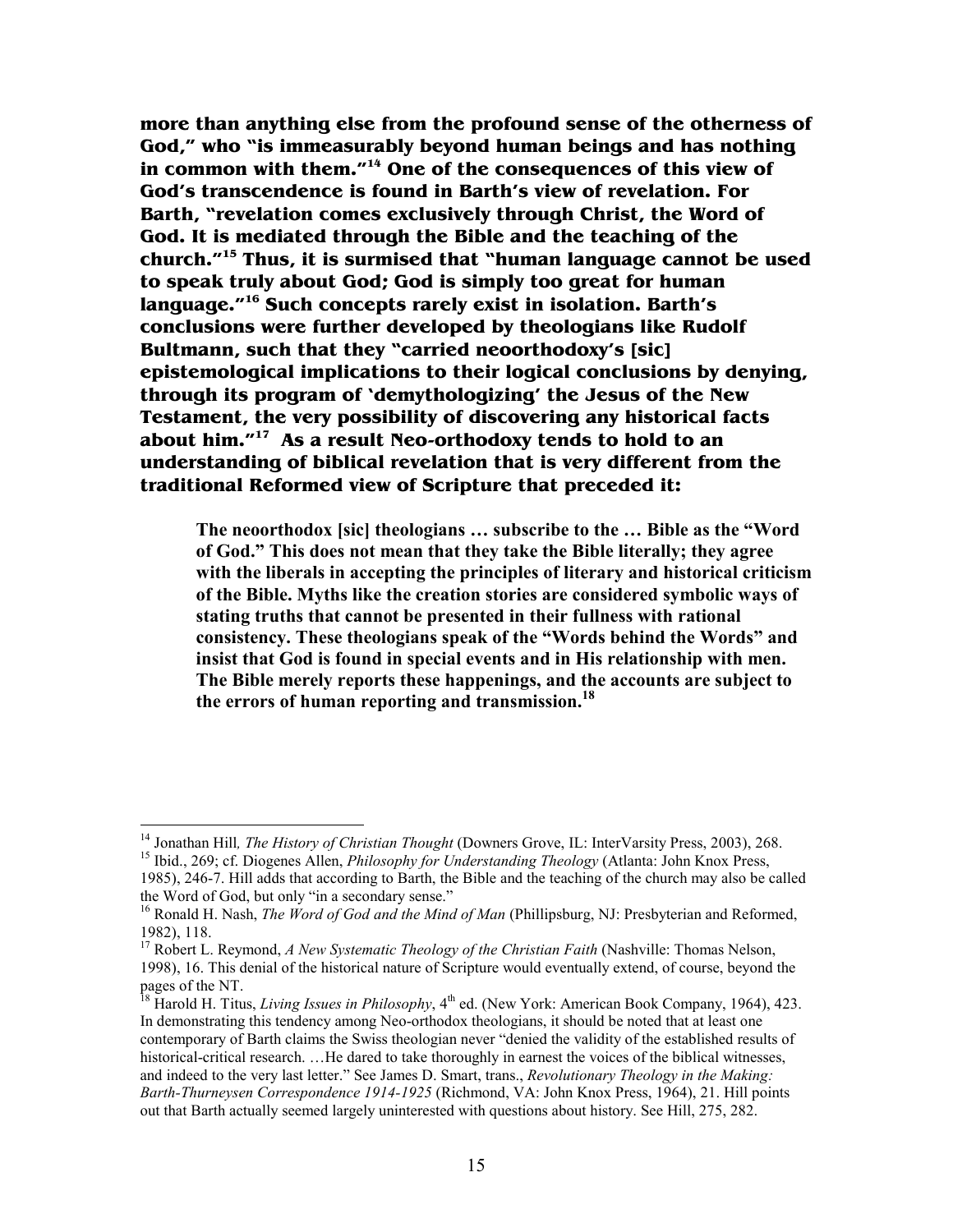**Hence, the view among many Neo-orthodox theologians is that "revelation does not disclose supernatural knowledge."<sup>19</sup> A denial of inerrancy with regard to the Scriptures is especially troubling when considering Neo-orthodoxy. It is difficult to see, even if one affirms a "high view" of inspiration through a Barthian rubric, how a subsequently low view of the Bible cannot inevitably follow.** 

 **There can be little doubt that a high view of the Scriptures was a primary concern of the Westminster Divines. In fact, the WCF begins with a chapter entitled "Of the Holy Scripture."<sup>20</sup> For the Divines, Scripture was the foundation, the starting point from which all other doctrines found in the WCF were to be derived. This was due in part to the fact that the members of the Westminster Assembly were bound by Parliament to base every statement in the WCF on the Bible, a rule which they would have necessarily been obliged to observed because of their Puritan background.<sup>21</sup> Because of their beliefs, the Divines held the Bible itself to be the inspired Word of God, and it was on this presupposition that the WCF was built. According to Leith, "there is no question that the authors of the Confession believed that the Bible was inspired and that God revealed himself in propositions. In fact, no one with whom the Assembly dealt seriously denied the inspiration of the Bible."<sup>22</sup> When the WCF declares the Scriptures are "given by inspiration of God, to be the rule and faith of life" and have been "kept pure in all ages [by God's care and providence],"<sup>23</sup> there can be little doubt as to the emphasis placed upon the infallibility and inerrancy of the Bible. Warfield states it is an "obvious fact that the Westminster Confession teaches the verbal inspiration and infallibility or inerrancy of the original Scriptures."<sup>24</sup> Hence, "the Confession affirms the providential preservation of the inspired Scriptures in purity in the originals, and the adequate purity of the Word of God in** 

l

<sup>&</sup>lt;sup>19</sup> Stanley J. Grenz, *Theology for the Community of God* (Grand Rapids, MI: Eerdmans, 2000), 5. Although sometimes sympathetic to the theological contributions of Barth, Grenz recognizes the inherent danger of the subjective nature of Neo-orthodoxy, asking the following question: "Might we not be tempted to make the inspiration of the Bible dependent upon our hearing the voice of the Spirit in its pages, losing thereby the objective reality of inspiration in a manner reminiscent of the older neoorthodoxy [sic]?" See Grenz, 387-8.

<sup>&</sup>lt;sup>20</sup> "The Westminster Confession of Faith" in *Creeds of the Churches: A Reader in Christian Doctrine from the Bible to the Present*, 3d ed., John H. Leith, ed. (Louisville, KY: John Knox Press, 1982), 193.

<sup>21</sup> John H. Leith, *Assembly at Westminster: Reformed Theology in the Making* (Richmond, VA: John Knox Press, 1973), 75.

 $22$  Ibid., 76-77.

<sup>23</sup> WCF, 195-6.

<sup>24</sup> Benjamin B. Warfield, *The Westminster Assembly and Its Work*, vol. 6, *The Works of Benjamin B. Warfield* (reprint; Grand Rapids, MI: Baker Books, 2003), 263.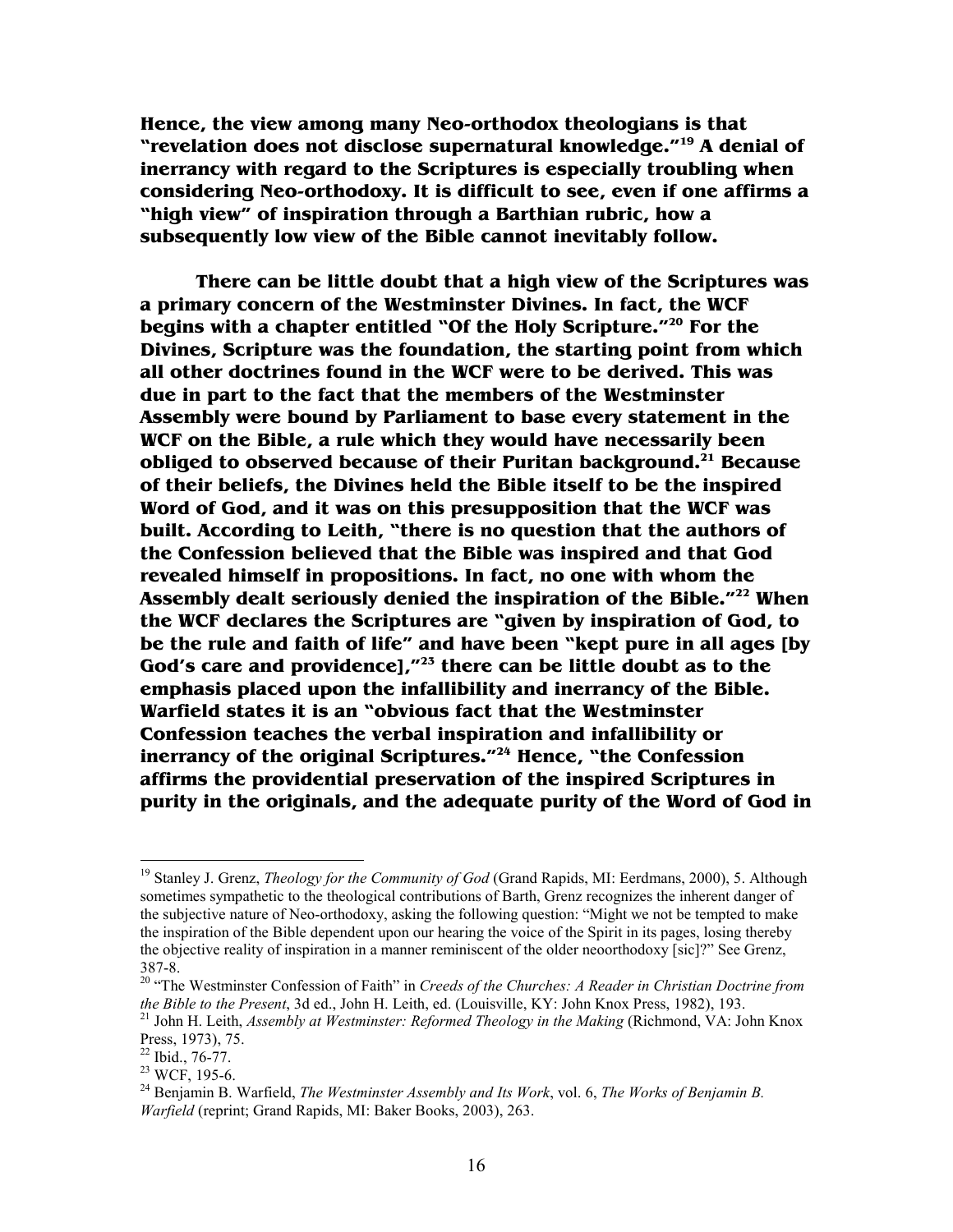**translations."<sup>25</sup> In addition, "inspiration is asserted to be pervasive, to belong to all the books enumerated without exception, and to all their parts and elements without discrimination…."<sup>26</sup> Because the Scriptures were seen as the true and pure Word of God, they were perceived to be absolutely authoritative, and this proved to be foundational for the entire WCF.** 

 **The view of the supremacy of Scripture in the WCF is not shared by the C67. While the WCF was not accepted by Parliament until Scriptural proof texts were provided for each article, C67 does not, as a rule, cite Scripture. According to Edward A. Dowey, Jr., C67 does not quote Biblical passages "on principal."<sup>27</sup> Not only does C67 not quote Biblical passages, it never explicitly mentions the inspiration of the Scriptures – a move that is quite deliberate.<sup>28</sup> Instead, C67 refers to the Scriptures as "the words of men."<sup>29</sup> This conviction was implicit on the part of Dowey, who, as chairman of the committee responsible for composing C67, had a greater influence than any other committee member on the document.<sup>30</sup> For example, when commenting on the subject of sin in the confession, Dowey states:** 

**There is no mention of Adam, Eve, and the serpent in the Confession of 1967. While the story of the Fall will not cease to reveal the nature of sin,** *it can no longer be taken as a literal account of sin's origin***. It is set in views of life, history, and the cosmos that in the providence of God have become antiquated by the advancement of human learning.<sup>31</sup>**

**James D. Smart, who also served on the committee that wrote C67, believes that the teachings of the WCF on inerrancy and inspiration have "made it possible in the past for men to torture the faith of their fellow Christians with the demand that they accept as fact whatever is reported anywhere in Scripture, that the world was created in six days, that Elisha made the axe-head float, that Jonah was swallowed by the whale."<sup>32</sup> Dowey claims that a correct view of Scripture should not be based on inspiration as in the WCF, "but on revelation, not on how the books were written, but how they** 

 $^{25}$  Ibid., 237.

 $26$  Ibid., 202-3.

 $27$  Dowey, 41.

<sup>28</sup> James D. Smart, "Scripture and the Confession of 1967," *Theology Today* 23 (April 1966): 40.

<sup>29</sup> "The Confession of 1967" in *Book of Confessions: Study Edition*, 325.

<sup>30</sup> Arnold B. Come, "The Confession of 1967: Its Place in Twentieth-Century Theology," *The Princeton Seminary Bulletin* 9:2 (1988): 124.

<sup>&</sup>lt;sup>31</sup> Downey, 61. Emphasis added.

<sup>&</sup>lt;sup>32</sup> Smart, "Scripture and the Confession of 1967," 38.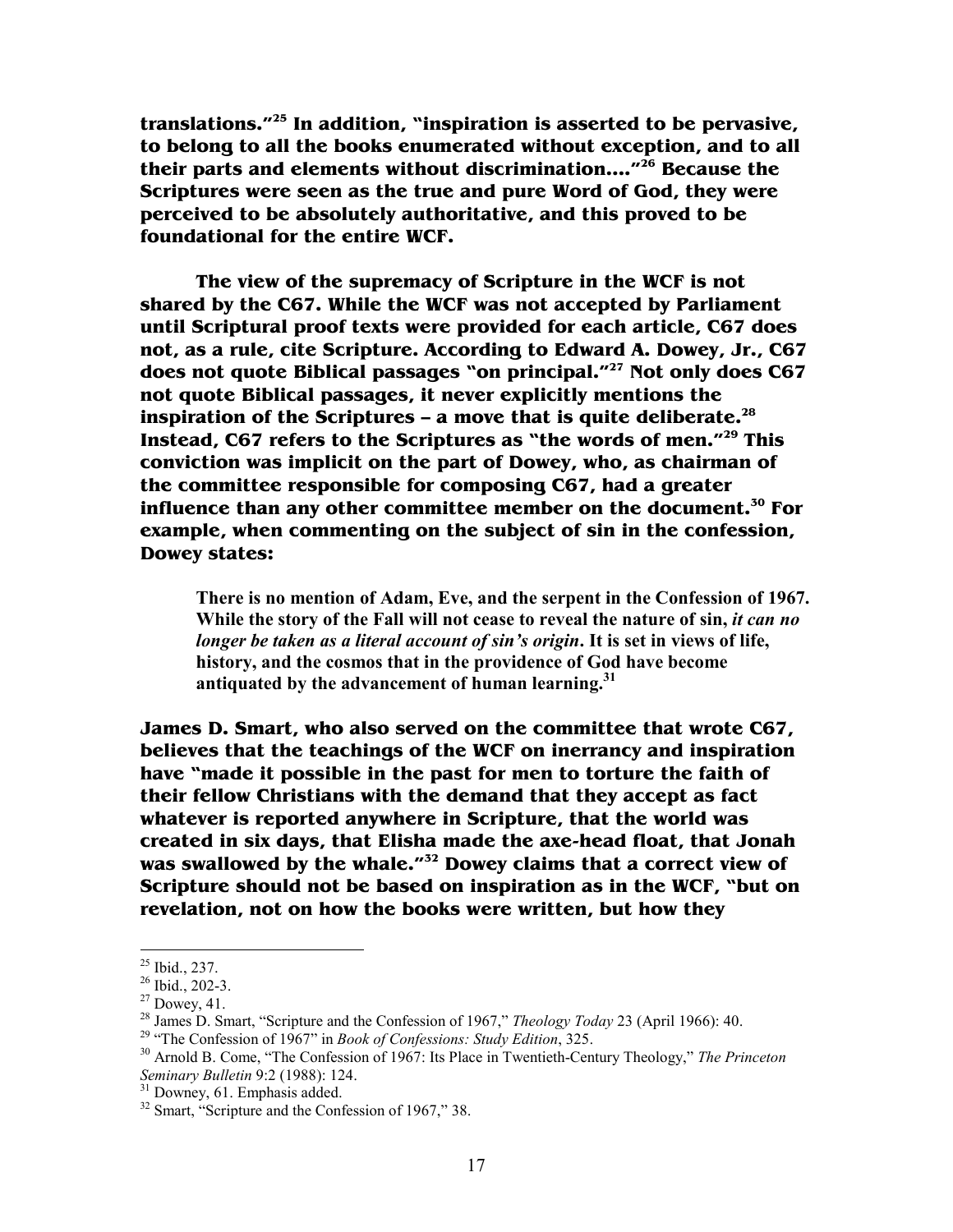**continue to communicate the message of salvation."<sup>33</sup> These comments, of course, speak volumes as to the views and presuppositions of the committee. As George M. Landes comments, "It is striking that [C67] has no discrete statement in which the authority of the Bible is specifically and directly mentioned."<sup>34</sup> Actually, it is not striking when one considers the words of Jack B. Rogers, who declares that the doctrines of inerrancy and inspiration were actually faults of the Westminster Assembly.<sup>35</sup> Rogers attempts to argue that the Divines had departed from the teachings of the sixteenth century Reformers, and he even goes as far as virtually equating Neo-orthodoxy with John Calvin's view of Scripture.<sup>36</sup> The effects of Neo-orthodoxy on C67 are clear. Instead of declaring Scripture to be the Word of God, only Christ is referred to in this way. Landes states:** 

**[This] indicates that the Scriptures are not God's word in the same sense Jesus Christ is …because these human words are the Spirit's instrument for interpreting the Christ event to humanity…. [Thus] we are able to interpret the same scriptural words in fresh and differing ways, depending upon our new historical situation and concerns.<sup>37</sup>**

**This view of Scripture may be the most glaring difference between the two confessions, and it represents a shocking departure from the beliefs of the Westminster Assembly.** 

 **Is C67 correct in reserving the phrase "Word of God" for Christ alone? Of course, Jesus Christ is the Word of God Incarnate. On that point there can be no doubt, and the Divines would have been quick to agree. The central issue (at least on this question) is not with Christ, but with the Scriptures. This is the one issue in which C67 admits it is making a change.<sup>38</sup> Presumably, this is because of a** 

 $\overline{a}$ 

<sup>36</sup> Rogers, "Biblical Authority," 135-8. Rogers is apparently so enamored with the work of Charles Augustus Briggs that he will go through all manner of contortion to bring sixteenth century Reformed theology in line with his own. See *Scripture in the Westminster Confession*, 28-38. Briggs attempted, in his pursuit of higher Biblical criticism, to prove that the Reformers and Puritans did not believe in inerrant Scripture. See Gary L. Johnson, "Briggs vs. Warfield: Rogers/McKim Revisited," (M.Th. thesis, Westminster Theological Seminary; Portland, OR: Theological Resource Exchange Network, 1987), 61-62. Johnson refers to Briggs' effort to place himself with the Reformers and Divines as "raping history."  $37$  Landes, 75.

<sup>33</sup> Ibid., 101.

<sup>&</sup>lt;sup>34</sup> George M. Landes, "The Confession of 1967 and the Issues of Biblical Authority and Interpretation," *Journal of Presbyterian History* 61:1 (Spring 1983): 74.

<sup>35</sup> Jack B. Rogers, "Biblical Authority and Confessional Change," *Journal of Presbyterian History* 59:2 (Summer 1981): 142; see also Jack B. Rogers*, Scripture in the Westminster Confession: A Problem of Historical Interpretation for American Presbyterianism* (N.V. Kampen: J.H. Kock, 1966), 21.

<sup>38</sup> John H. Gerstner, "A Church Historian Warns: Presbyterians Are Demoting the Bible," *Christianity Today* 10 (December 3, 1965): 11.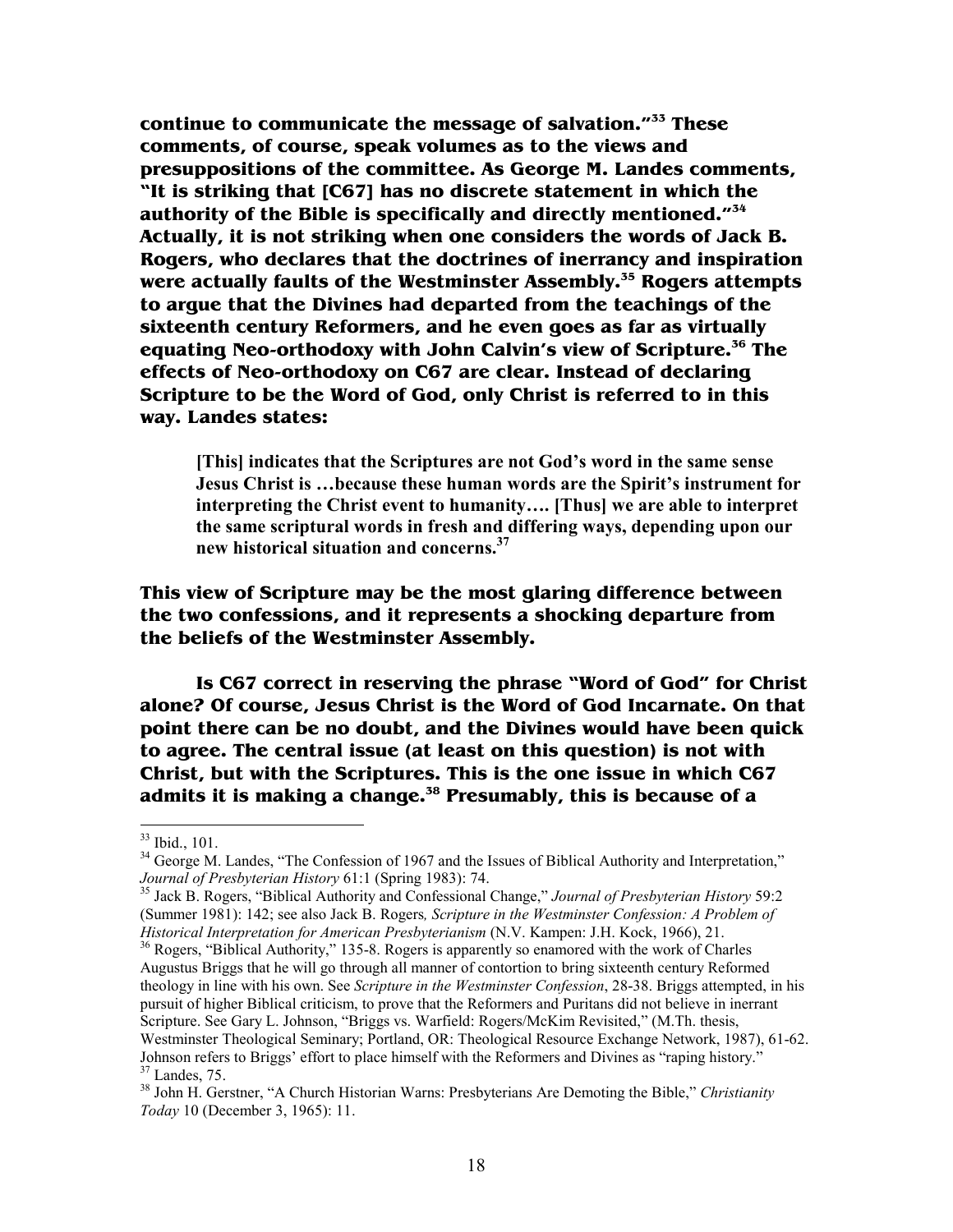**disagreement with the WCF on the issue, but, as Gerstner points out, this view was not unique to the Westminster Assembly; nearly every creed or confession in Christendom either states or implies the doctrine of inspiration.<sup>39</sup> Instead, it is C67 that is turning new ground, since "never before has a church spoken of the Bible without bearing witness to its Inspiration."<sup>40</sup> The Bible is not, as Rogers claims, "a fallible, but adequate witness to the one revelation of God, Jesus Christ."<sup>41</sup> Certainly Jesus is the Word of God, but this does not discount the validity of Scripture. The Scriptures are true and reliable, and as such testify to the truth of Jesus Christ as the Word of God. Gerstner rightly asserts it is preposterous to think the Divines did not believe this: "Do [the supporters of C67] suppose for one moment that our fathers in the faith thought that the Bible as the Word of God had any other pre-eminent and primary meaning than Jesus Christ?"<sup>42</sup> Perhaps all the discussion about the phrase "Word of God" in C67 misses the point entirely. Edmund P. Clowney rightly states "the issue is not whether a seventeenth century view of the Scriptures can be maintained in the church today. The issue is whether the Lord's view of the Scriptures can be maintained."<sup>43</sup> It would be interesting to see how the supporters of C67 would deal specifically with Christ's view of the Scriptures. That, however, may be too much to ask, because it is entirely possible that the Christ mentioned in C67 is different from the true Christ revealed in Scripture. Cornelius Van Til makes this point when he writes, concerning the theology behind C67, "The God and Christ of this contemporary theology have very little in common with the God and the Christ of historic Christianity. There is good reason to believe that the new theology has virtually manufactured a new Christ, a person who is essentially different from the Savior of the Scriptures."<sup>44</sup> It is this "new" theology, rooted in Neo-orthodoxy, which is at the heart of C67. The Christ spoken of is not Jesus of Nazareth, God Incarnate, but the Jesus of the "Christ event," subjectively revealed when one reads the Scriptures.** 

 **In comparing the two documents, it would seem they are irreconcilable when it comes to the doctrine of Scripture. When one document attributes the words of the Bible to God and the other** 

l

 $39$  Ibid.

 $40$  Ibid.

<sup>&</sup>lt;sup>41</sup> Rogers, "Biblical Authority," 135-6.

 $42$  Gerstner, 12.

<sup>43</sup> Edmund A. Clowney, *Another Foundation: The Presbyterian Confessional Crisis* (Philadelphia: Presbyterian and Reformed, 1965): 15.

<sup>44</sup> Cornelius Van Til, *The Confession of 1967: Its Theological Background and Ecumenical Significance* (Philadelphia: Presbyterian and Reformed, 1967), 2. Emphasis is in the original.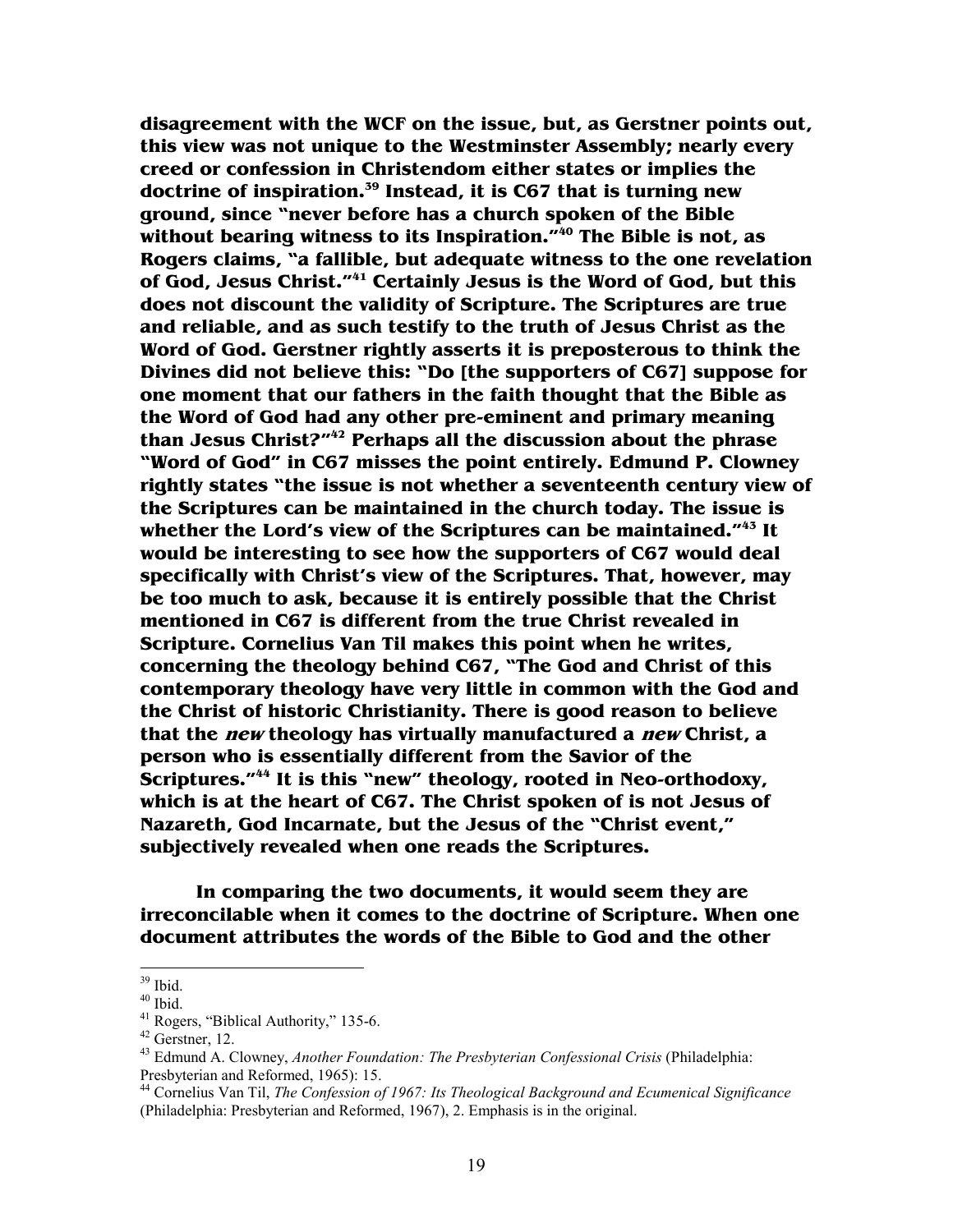**merely calls them the words of men, the diametrically opposed presuppositions of those on the composing committees become apparent. The PC(USA) still has C67 in its Book of Confessions, alongside the WCF. How can these two documents, so different in their positions on Scripture, peacefully coexist? Such is not without the consequences of a fractured denominational life. The official website of the PCUSA makes this statement:** 

**The great strength of Presbyterianism is its uncanny knack of fostering a**  fellowship in which people of different viewpoints continue to dialogue. Not *only in the same denomination but also in the same congregation* **it is often possible to find folks who believe every word of the Bible to be factual worshiping alongside sisters and brothers in Christ who treat the Bible as true in meaning but not necessarily factual, and still others who would not even agree that the Bible is wholly true in meaning, let alone factual.** *None of these viewpoints contradicts our Presbyterian Constitution***. The church is charged with giving full expression to the rich diversity within its membership. Our Constitution requires us to promote inclusiveness, which means including all the different theological positions** *that are consistent with the Reformed tradition***. 45**

**It is submitted to the reader that the theological position of C67 on Scripture is in accord with neither the Reformed tradition nor historic Presbyterianism, unless one wishes to gut those phrases of their meanings. Such an official position by the PC(USA) does not lead to peace and unity but discord, particularly with regard to that which should be its foundational document: the Bible. The website also states:** 

**What do Presbyterians believe about the Bible? We believe that through it God speaks to us – that it is inspired. For some, that means the Bible is inerrant. For others, it means that even though the Bible is culturally conditioned and not necessarily factual or even always true, it breathes with the life of God.<sup>46</sup>**

**How can darkness and light have fellowship in this matter? In an age in which those who would call the very word of God into question and take refuge in the word "inspired" (which, very clearly, can be taken to mean something quite different from "inerrant," even to the point of suggesting it is "culturally conditioned and not necessarily factual or even always true"), a document such as C67** 

<sup>&</sup>lt;sup>45</sup> David Robert Ord, "What Presbyterians Believe: The Bible"; available from

http://www.pcusa.org/today/archive/believe/wpb9504.htm; Internet, accessed 1 September 2008. Emphasis has been added.

<sup>46</sup> Ibid.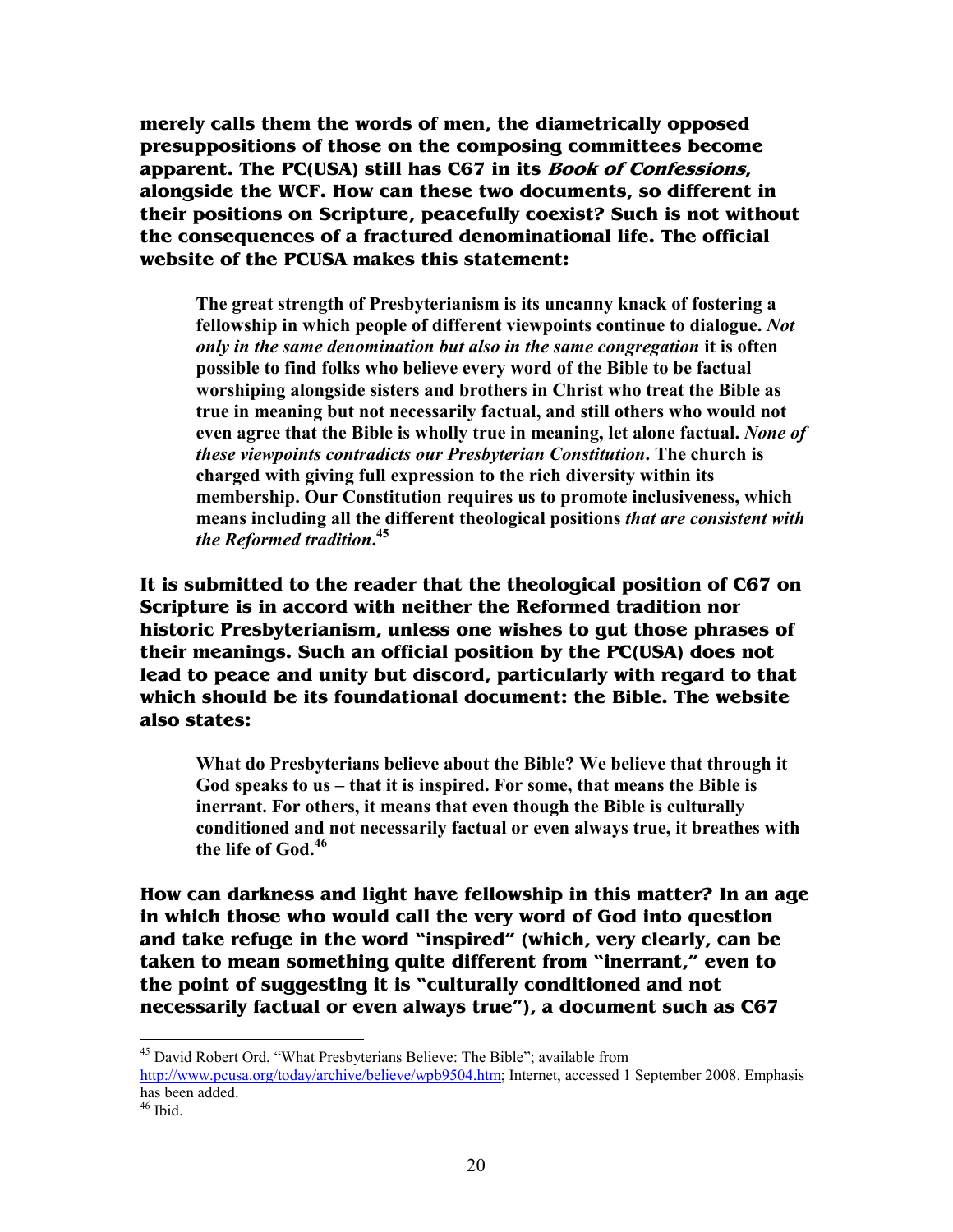**should serve as a warning to those denominations which wish to be a part of the historic Reformed tradition. The word of God cannot be reduced to the mere words of men, for if it is, there is no trustworthy standard, only the subjective musings of sinful human beings, destined to change along with the new winds blown by every emerging generation that seeks to live apart from the written revelation of God.** 

**(continue to the next article)**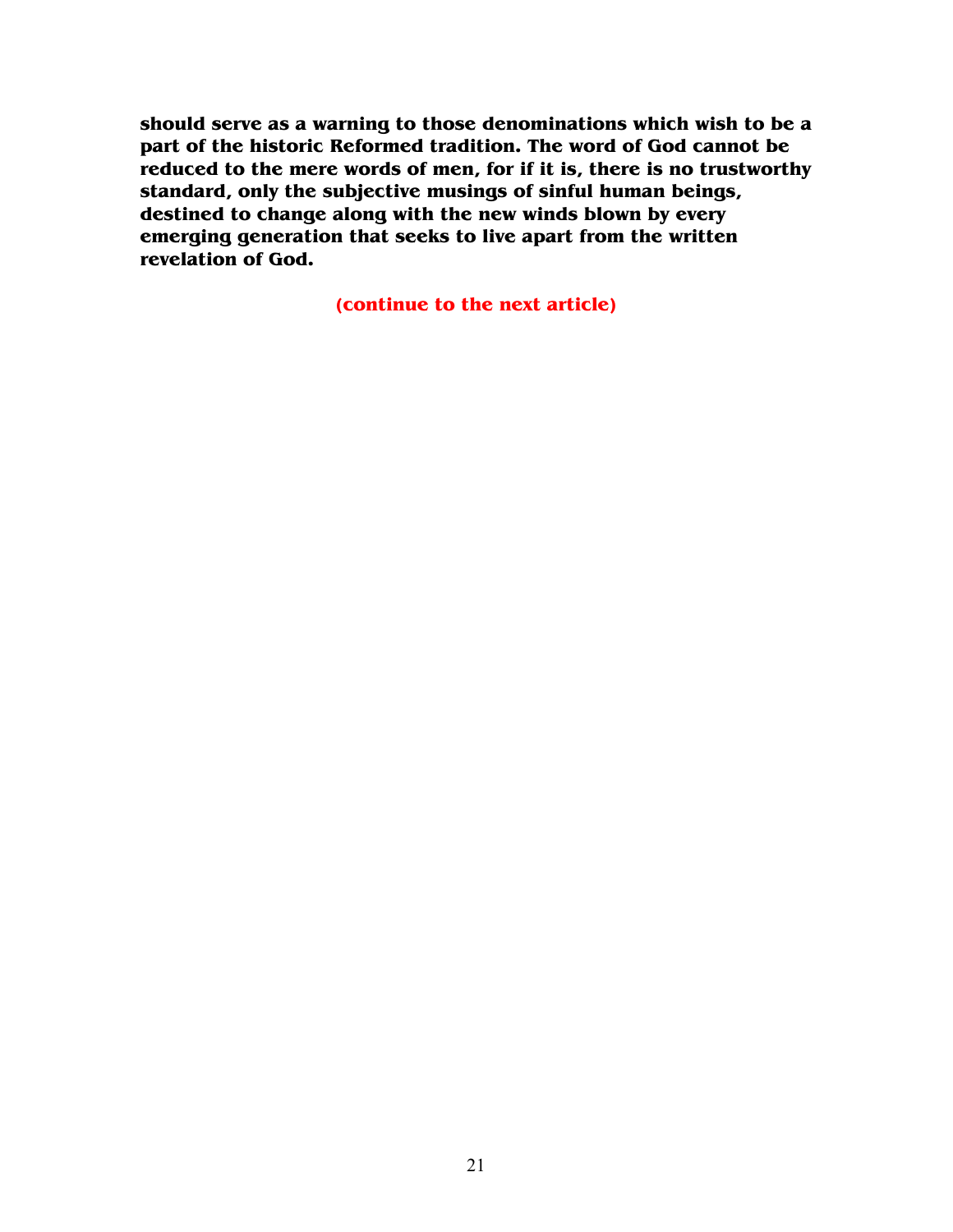

**Christian Hospital Sahiwal** 

Robert H. Belding, MD 4-11-08

The stated purpose of Christian Hospital Sahiwal is:

• **Evangelism**.

The strategy for achieving this purpose is three fold:

- **Quality medical care**
- **Employee relationships with each other and with patients that reflect Christ**
- **Clear, non-offensive, communication of the Gospel by the pastoral staff**

The goal of the hospital is to become financially independent. In achieving this, the basic operating budget of the hospital will be funded by the income of the hospital, allowing contributions from World Witness and others to be used on capital improvements and indigent care. We are currently on track to achieve this goal by the end of 2009.

The structure of management and chain of command is outlined as an attachment. We are emphasizing to our staff that we will not allow variance from the chain of command in regard to discipline, complaints, requests, or other activities that occur in the course of business at the hospital. The three Department Heads and the Director are the decision-making body of the hospital, implementing the policies of the NFHS Board. The Hospital Advisory Committee (HAC) serves as an advisory committee to the Department Heads to improve responsiveness to employee needs and desires and to improve communications between management and labor.

I. FINANCIAL STATUS

The Financial/Administration Department is led by the newest member of our administrative team, Mr. Peter Massey. Our goal is to obtain financial independence for our daily operating expenses and to restore integrity in the business dealings of CHS. Since April of 08, many things have been undertaken. To summarize, we begin with the reorganization of our staff into the three defined departments previously mentioned. With this came a move back to the Administration block, to enhance security and improve our operational efficiency by having all of the administration in one place. This included refurbishing the building, moving the IT department into the administration area, and adding some new office equipment.

Building on Dr. Brunson's work, we have tried to improve the credibility of our business practices by: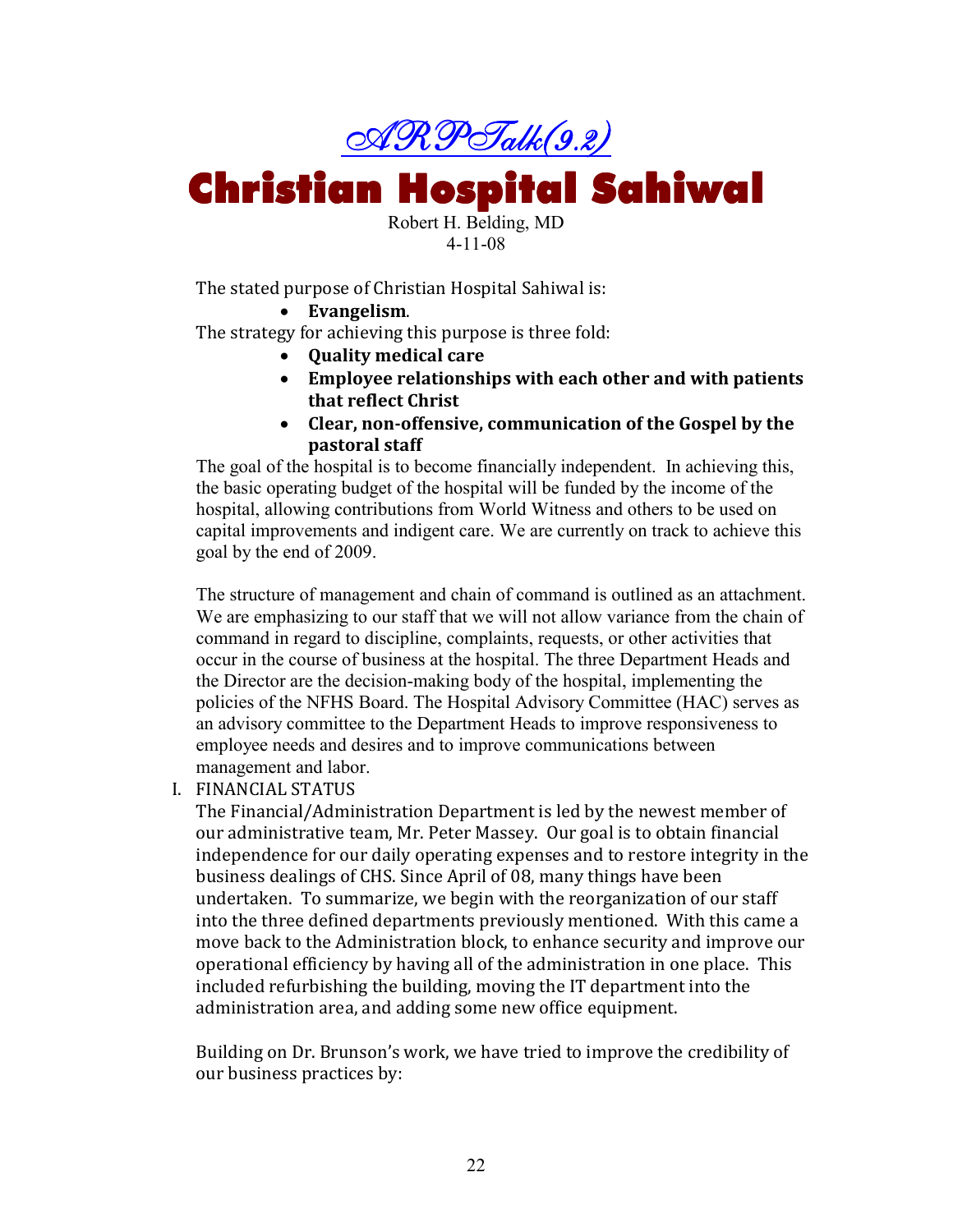- Registering NFHS, the Nursing School, and the x-ray facility with the government
- Settling the tax exempt status of the hospital and applying for NPO status
- Defining the liability of our pension plans and promoting a plan to restore them to their legitimate level of funding
- Developing a single NFHS Board Policy Manual, to assist in making Board policies clear and easy to follow
- Finalizing employee contracts
- Developing an equitable salary scheme based on the government categories and scales.
- Setting criteria for the filing system of the business and administration offices. Salvaging records and filing them in proper order
- Creating standard financial reporting forms for our reports: including balance sheet, cash flow summery, and income and expense summary
- Addressing the budget in a less aggressive and more realistic manner
- Streamlining the accounting by eliminating unnecessary bank accounts, as well as initiating a ledger entry method of accounting to prevent excessive check writing
- Updating our Employee Manual

What we have seen is an increase in income based primarily on an increase in patient load. With this, as expected, expenses for supplies have increased. Unexpectedly, our utility costs and hostel food costs have increased at a much higher percentage than can be explained by our increased census.

Our 2009 budget reflects the projected increase in utilities and the increase in salaries. There is also an allowance for the proposed 10% increase in charges. We are asking WW to increase its subsidy for the first half of the year, to balance these increases. In addition, we are requesting help from WW to strengthen all of the pension and retirement funds.

### II. SPIRITUAL DEPARTMENT

The spiritual staff consists of three male and four female Bible teachers. The hospital's chief purpose, evangelism, depends on the work of the spiritual staff in evangelizing patients, families, and staff. It also includes helping to equip our staff in living Godly lives in obedience to God's Word, as well as personal evangelism. The spiritual staff is in need of a trained pastor/hospital chaplain who can raise this staff to a separate department level. Currently the administrator, Mr. Massey, is providing training and oversight while the staff is doing the work.

Our strategy is to reflect Christ and Christian principles in all areas of hospital work. This strategy begins with the Administrative staff. We believe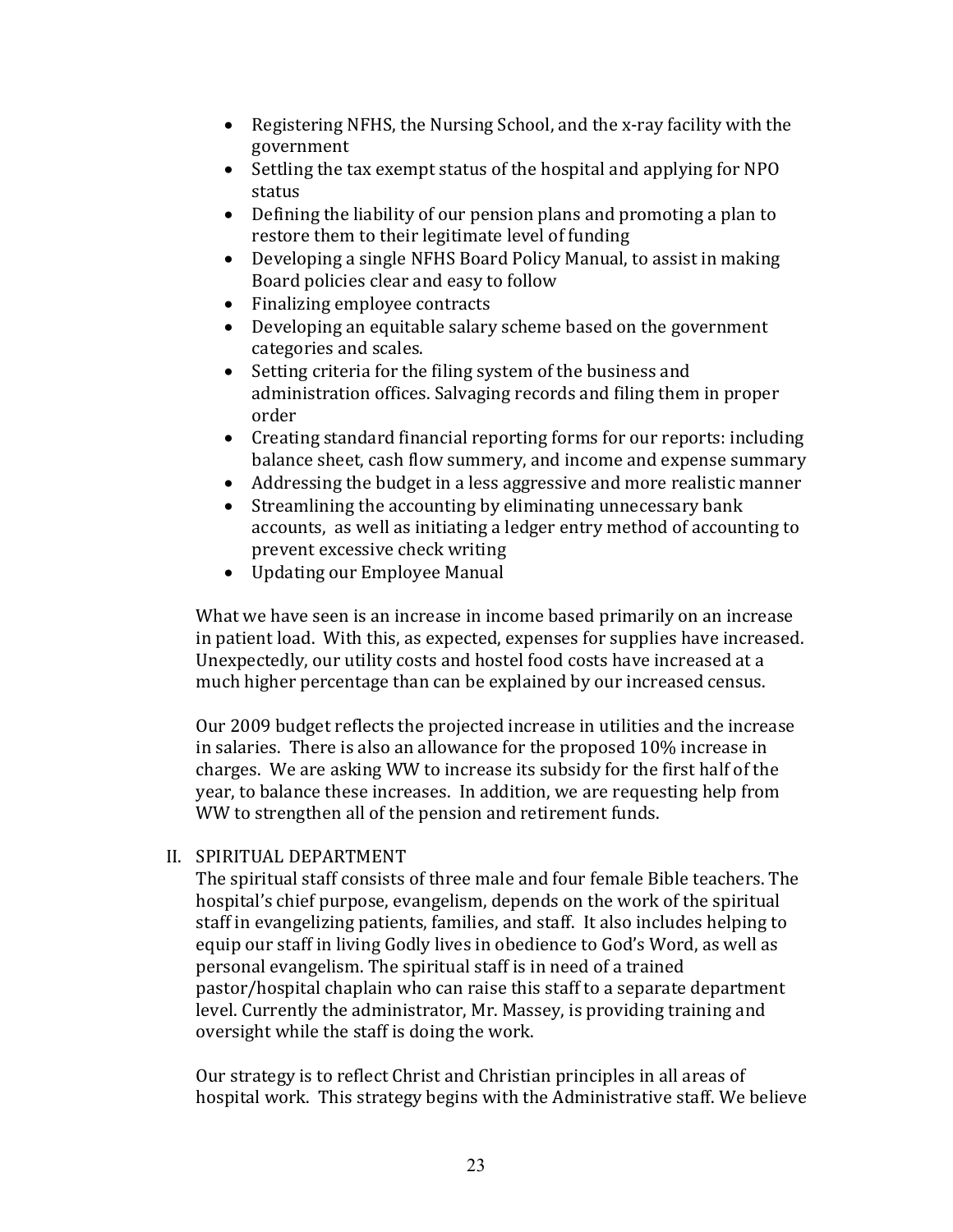integrity in our work is taught by example. We depend on our spiritual staff to help teach and encourage our medical staff to reflect Christ in their daily work. This strategy lends credibility to our message of Christ and His death and resurrection. We want our patients and their families to understand who Christ is by receiving both medical and personal treatment at our hospital that reflects Christ excellence.

#### III. NURSING SCHOOL

The strategy of quality medical care begins with quality medical education. To ensure that, we have done several things to improve the students' education. First we have increased the tutor faculty to four. There is now a PNC qualified tutor for each class. Secondly, we have increased the patient load to give better clinical exposure. Thirdly, we have hired qualified nurses to work on the wards and assist in teaching of the students. We have begun a computer course and provided a computer lab for the nursing students.

The policy of charging nurses for their education and then paying them while they are students, plus requiring a bond period, was an accounting nightmare that was a zero net gain. For that reason, we no longer charge students or pay them. We changed the bond period to one year of service at half pay.

Promoting nurses who have not passed our internal exams is a policy that the tutors and current administration feels is counter-productive. For that reason, we have instituted a policy that a student does not advance in grade if she does not pass the internal exams. Also, if she does not pass after repeating the grade, she is dismissed.

We are encouraging continuing education for our faculty and their participation in PNC activities.

The Nursing School costs the Hospital Rs. 4,564,351per year and saves the hospital Rs. 500,000 in nurses' salaries per year. In addition, it provides a service to the Christian hospitals in Pakistan, it provides a source of nurses for CHS, and it develops young women into independent, Christian nurses. We have begun a scholarship program for nurses through private contributions to World Witness to the "Nurses Scholarship Fund". The one year scholarship for a student is \$500.00 US per year. This provides room, board, tuition, and fees. You can contact Judy Hall at World Witness to participate in this program.

#### IV. MEDICAL DEPARTMENT

Our strategy in the medical department has been to focus on providing quality medical care to give credibility to our message. We require as a basic minimum that our physicians be PMDC qualified and practice according to the CHS, adopted Code of Ethics modeled after that of the PMDC. In a similar manner we require that each nursing unit have a PNC licensed nurse as the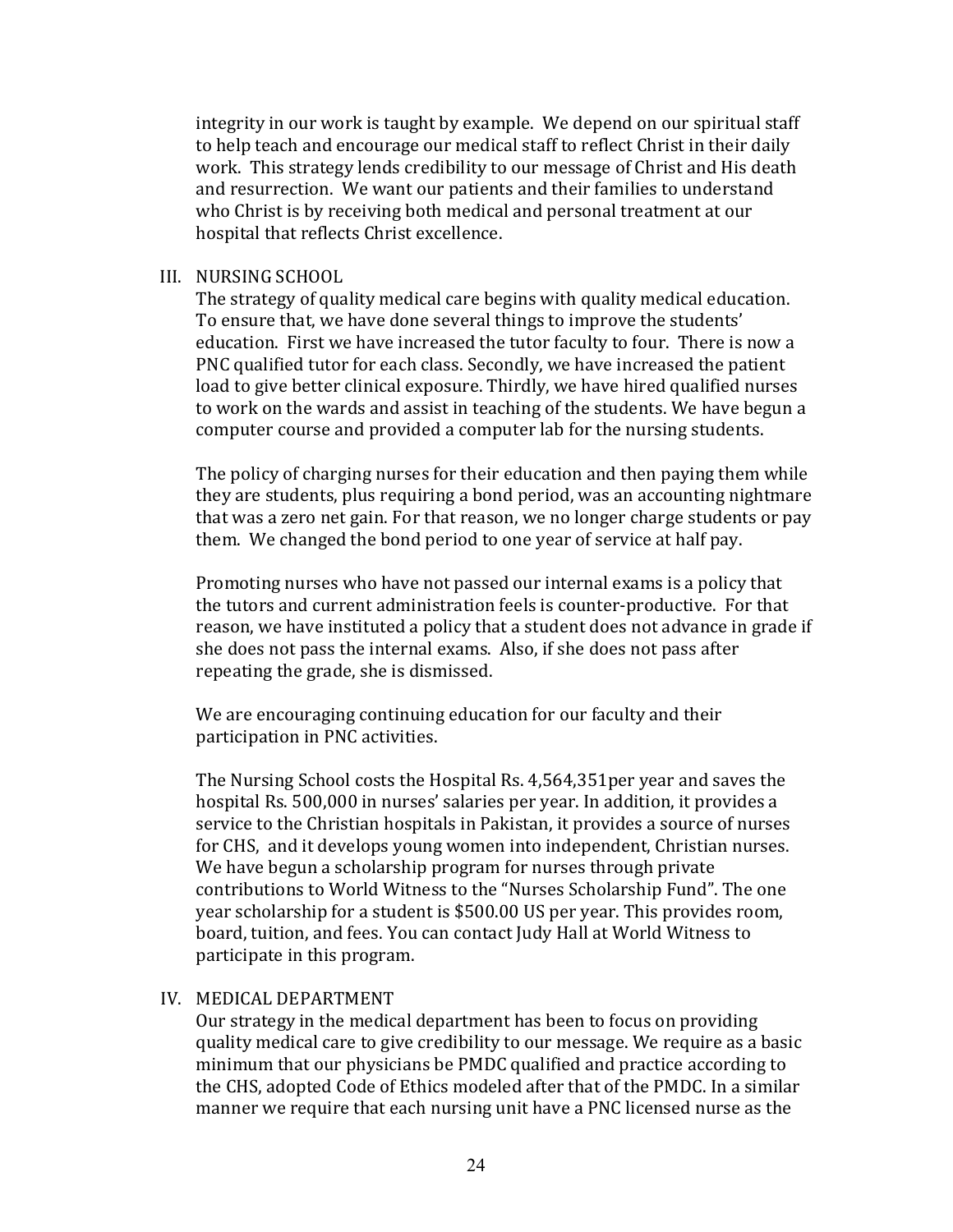Unit Supervisor and that the ICU, Pediatric ward, and Labor and Delivery have a licensed staff nurse on each shift.

Currently, having no specialist on our staff, we have chosen to practice as a family practice facility with inpatient care, limiting our services to the training and qualifications of our staff. We have developed a referral list of specialists and we refer patients we are not qualified to handle. We are working hard and exploring every opportunity to hire a qualified General Surgeon, OBGYN, and Internist. We are looking at ways to have local specialists admit their patients to CHS, allowing that doctor to administer care and charge the patient for his services, while the hospital charges for the hospital services. If you know a general surgeon who is willing to give two or more years of service please contact the director of the hospital or Rev. John Hopkins at World Witness.

Our current census is over half of our potential bed level of 165. We have had over one-third of our beds closed for the last three years. We do not plan to open more beds until we consistently reach a census of over 100, or secure a general surgeon. Then we will open a surgery ward.

## V. CAPITAL PROJECTS COMPLETED SINCE APRIL 08

- ASHA Grant received laparoscopic equipment and oxygen generators and concentrators
- Chapel replaced windows, some doors, painted, refinished pews
- Mechanical- serviced and repaired central AC
- Nursing Hostel painted
- Security- installed security cameras with recorder, added wall top security, replaced security doors, added grill to administration doors and windows, developed a security plan
- Doctor's housing- rewired the electric and telephone, added AC to each unit, provided individual generators to each unit, landscaping, repaired damaged houses.
- Spiritual video and waiting room project painted waiting rooms, added new video equipment to the spiritual and medical education program & opened a privacy area in the male waiting area.
- IT project- replaced pirated software, completed the computer network in the wards, added a computer lab for the Nursing School, replaced old computers, printers, and ups.

### VI. ONE YEAR PLAN

The one year plan includes first continuing to focus the hospital on its primary purpose of evangelism through the three strategies of quality medical care, Christ like relationships in our staff, and a clear presentation of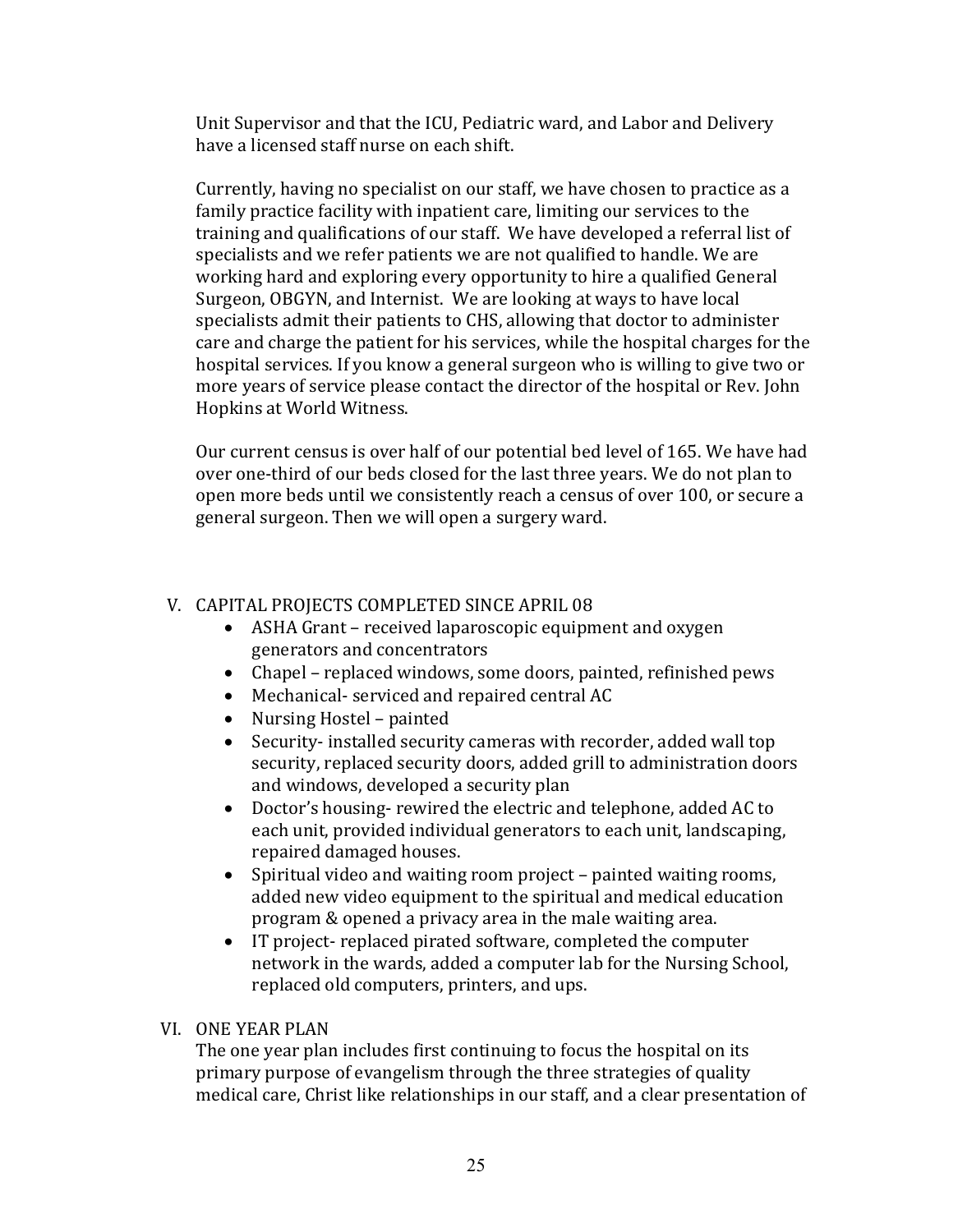the gospel. If NFHS Board, WW Board, and the leadership of the hospital can focus our projects in the above way, we can be successful in our mission.

- Achieve our goal of financial independence
- Hire the following key employees: General Surgeon, trained technical person to oversee our maintenance department. Send key technicians in the maintenance department for continuing education
- Accumulate a three month financial reserve for operations
- Pay off out pension obligations and fund the depleted retirement fund. Discontinue the Providence fund, Christmas fund, and old pension funds. Qualify all those eligible to participate in EFU. Develop an alternate annuity retirement plan for those employees that do not qualify for EFU due to age.
- Provide increased support for our Spiritual team by developing a written strategy for the evangelism work. And promoting continuing education for the Spiritual staff.
- Return to a 20 member nursing class and obtain scholarships for the students through the ARP churches, US & Pakistan
- Complete organizing our hospital administrative and financial records
- Implement a capitalization plan for the hospital and clarify the capitalization of the buildings and equipment.
- Complete the NPO status of the hospital thereby making the taxexempt status of the hospital permanent.
- Review the employee policy manual, NFHS policy manual, and memorandum of association for accuracy and completeness
- Reregister the society, the school, and the x-ray department
- Begin to refurbish the hospital facility
- Trade our three vehicles for one Toyota Hylux truck

## VII. FIVE YEAR PLAN

The five year plan like the first year plan includes continuing to focus the hospital on its primary purpose of evangelism through the three strategies of quality medical care, Christ like relationships in our staff, and a clear presentation of the gospel.

- Complete our medical staff with PMDC qualified physicians to include: Five family physicians
	- One general surgeon
	- One OBGYN surgeon
	- One internist

One nurse anesthesis

- Recruit a missionary pastor to work with the spiritual team
- Recruit a missionary doctor, preferably a surgeon to work with our national staff.
- Increase our charity spending to equal 10% of our budget
- Develop a Public Health program to offer village services on a regular basis